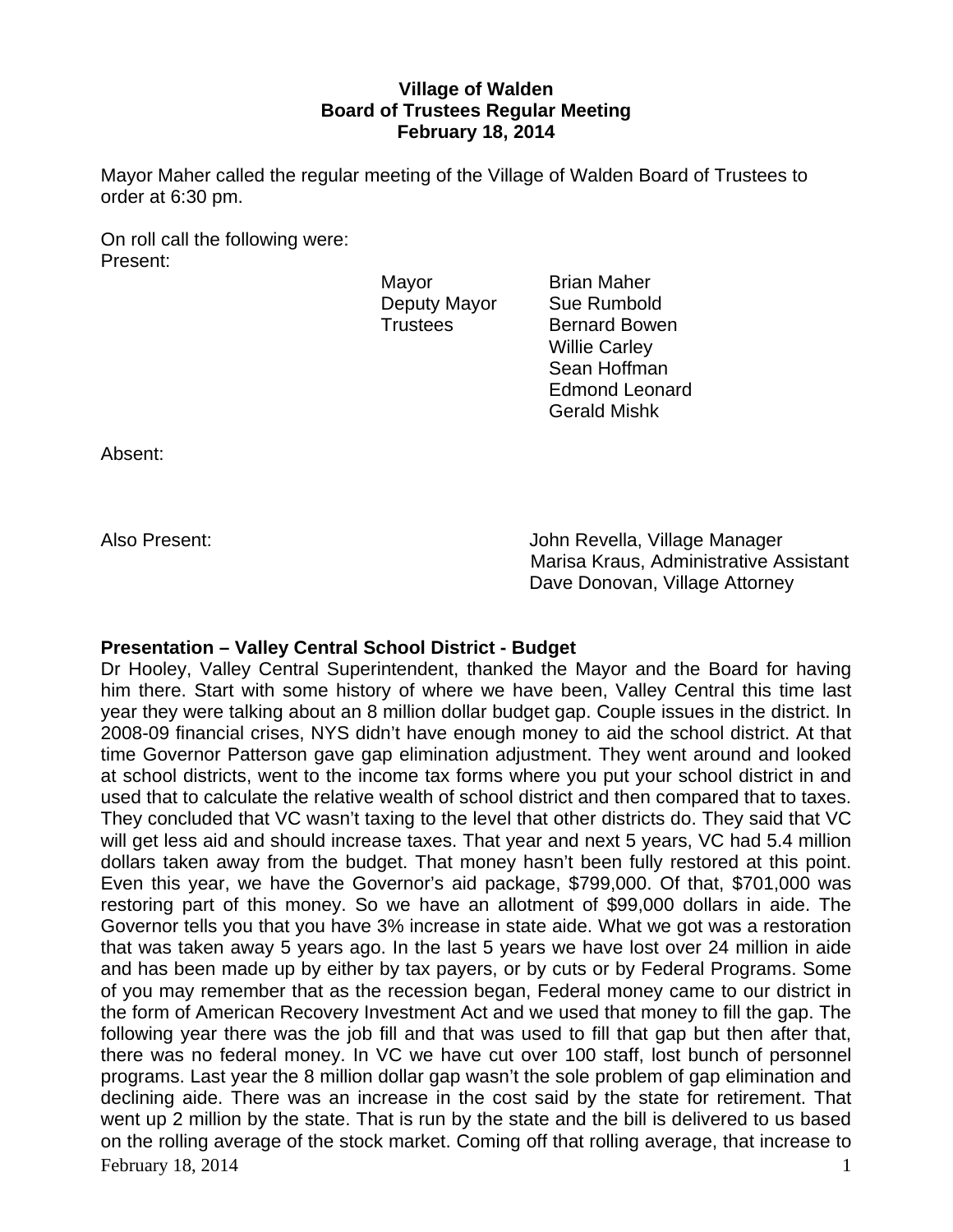a district of our size was 2 million dollars. There was an increase cost to special education to 1.5 million. We had spent the prior year, \$3.1 million in fund balance. Which is the money used for rainy day to support programs for students. We have another \$1.4 million in contractual obligation. When we began to build the next budget that \$3.1 million dollars that we had spent in the fund balance, we didn't have anymore. So all these contributed to the gap. The Board said we have an 8 million dollar problem, how are we going to fix this? First thing was the painful closing of Maybrook Elementary School. It saved the district about \$800,000 or .8 million dollars. We did get some restoration of the capital elimination to the .8 million dollars. There's a thing we call "breakage". It's where people retire and are able to hire younger, cheaper staff members to take their place. We had many people retire last year and that breakage saved 1.2 million dollars. By law we must hire back those people that have been laid off or those with the most seniority. But what that means is if they are hired back, they are at step 8 of their contract. We are not trading a 25yr veteran for a first year teacher, we are trading a 25 year veteran for a teacher with 8 years experience. The Board and I and administration have spent the last 5 years making cuts as far away from instructional program. Last year we eviscerated an early literacy program that was non quality. In addition to that, we cut almost all of the department chairs and supervisors except 5 major subject areas. Cut modified sports program. The Board then decided to pierce the cap. In order to pierce the cap you have to have a 60% vote to pass budget above cap. One point on the levy  $=$  5k on the budget. We still had 2.9 million of programs and personnel to keep. We pierced the cap and it was a high number and the vote failed. When the vote fails, if you do nothing, you have a 0 increase the next year. They felt they should at least go out and get civil majority at the cap. In order to balance and fill the 8 million dollar hole, we had to cut the 2.9 million we had hoped to pierce the cap by. That is when we had to make the very difficult cuts of full time kindergarten, elimination of art, music and library, by certified teachers in those areas. It is required to have some levels of music but is not taught by certified teachers. We eliminated JV and modified sports. Extended some other cuts. Budget passed with civil majority and those cuts are in place. Now people are miserable. The Board wanted to try to help people understand. They formed a finance committee of members of the public and community. They have been to CABC meetings, have a background in finance. We have people there with young children that aren't even in school. We have someone who works for Nugent and Housing. We have Peter Rodin who is a retired business official for the VC Schools. Finance committee has done some of the work in getting out the word on Facebook and web page. We changed the CABC process, the results of that are on the schedule. You can see that instead of having 2 and half hour meetings, where people have to wait hours to ask questions, we build into our Board meetings various topics. So, you can see that on January 27<sup>th</sup>, the Board took up athletics, transportation and other requested items. On the 3<sup>rd</sup>, we took up the Governor's budget, special education etc. Those were all part of the minutes; there are also handouts that you can look at. Did it by a line by line system. Welcome questions and phone calls. The Board asked him to go out to community groups such as yours and also groups such as scouts and the swim team, PTAs to do presentations on this to help people to understand or can ask questions. We have the same meeting at 6 locations so that it is convenient for the vast majority to see it. We are at this point developing the budget and it won't be until March that they have a budget to share. His direct line at work is 457-3108. We answer all calls. He works a lot of Sundays. We understand that it is their job to communicate. Would rather do it by phone, it's quicker than email. Will do whatever he needs to.

February 18, 2014 2 Trustee Bowen asked where we are with the fund balance this year.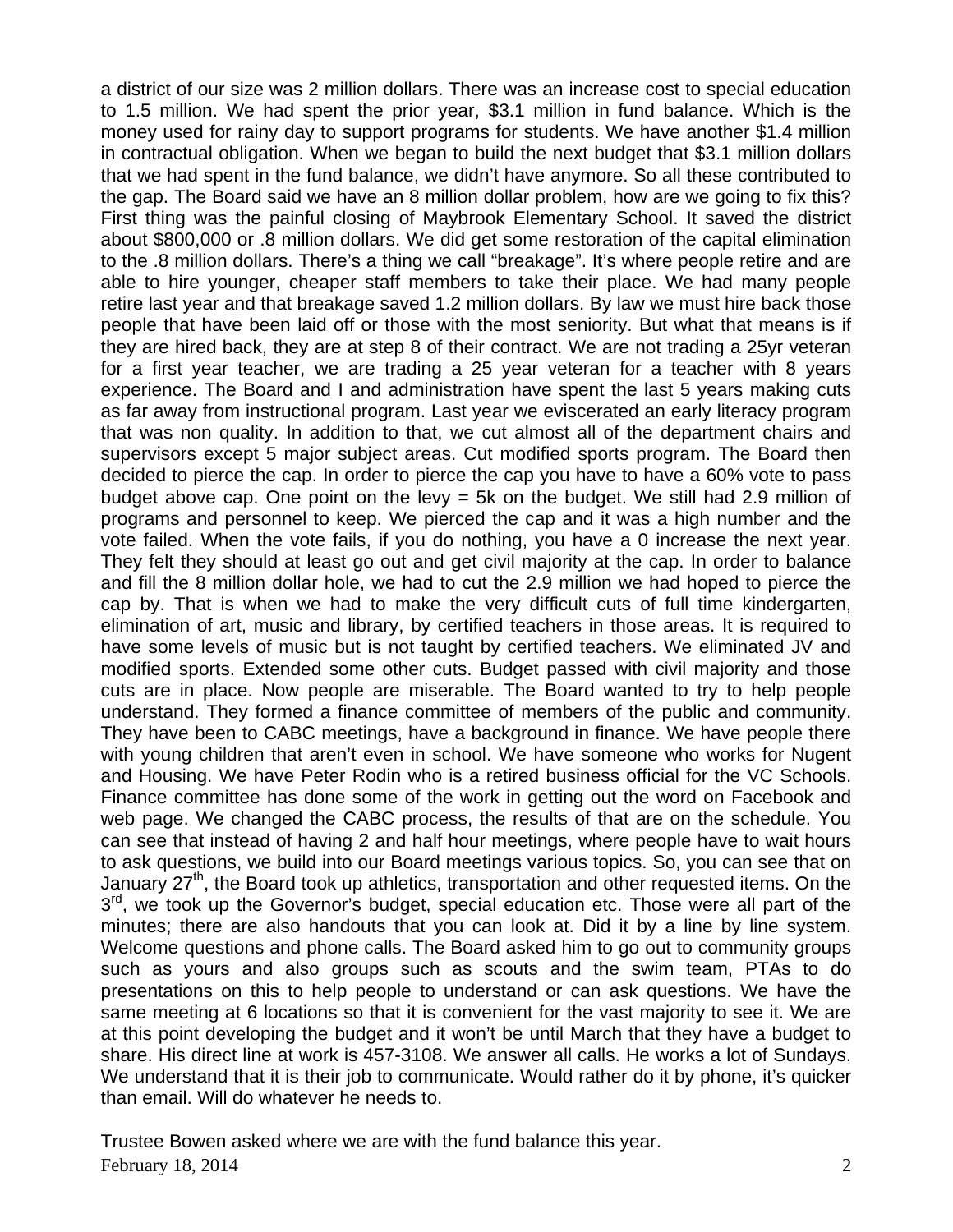Dr. Hooley said the fund balance is a confusing topic for a lot of people. In the fund balance, we have reserves that are stipulated by law that are voted on in public and are used to pay specific debts. We have depleted tax certiorari reserve, which is part of the fund balance. We have forms on website to see how we have gone down. It is a very clear decline on fund balance in the last 3 or 4 years. We are at the point that by next year if something doesn't happen and we get a tax certiorari request, we will have to take it out of the operating budget. Those reserves that make up most of the fund balance are very depleted. The appropriated and unappropriated fund balance, which are the ones that are available, are also are also much lower. We put it in this year's budget a 2 million dollar cushion. We are not allowed to have a contingency line in a school budget. There is no way to put a contingency in a budget so what you have to do is you put money in the budget in areas that you hope you won't expend it so that you have it in case of an emergency.

Trustee Bowen asked if their projected taxes for this year looking better.

Dr. Hooley replied that they're not there yet as it's too early in the budget process. We typically do that by the March meeting. But we haven't even talked about restoration or cuts at this point.

Trustee Bowen asked if that financial committee analyzed what the projected as to what they have used so far.

Dr. Hooley said that their job is advisory. We are looking at budget, as we do every month. You can imagine in a year like this, with all the snow, over time and salt it just completely skewed the budget. We build the budget with community and Board input. If we pierce the cap, it would be a different budget if we went under the cap. So, can't possibly talk about that at this point.

Mayor Maher added in regards to tax exemptions, for example, not having a cushion and taking it out of the general budget, does that mean Star exemptions?

Dr. Hooley responded that if he were to go to small claims court because he thinks his taxes are too high, they can assess it and go to court and collect his money this year out of the current operating funds of the district. There is no way to predict those. Never know how many are coming. The hard ones are the corporations that are saying they are over taxed. And when they have a lawyer, they say they want a rebate on taxes starting in 2009 going to 2014 and the total is \$250k. That money typically if you're a good school district and you have money in a fund balance, that money is in a reserve and you can pay. When you don't have that \$250k, that money will have to come out of the operating budget or the general fund or the fund balance. And if you don't have a fund balance of some size, you are in danger. And we are getting very close.

Mayor Maher asked about borrowing.

Dr. Hooley said that they would have to pay interest on borrowing.

February 18, 2014  $\overline{3}$ Mayor Maher questioned what the debt limit looked like at this point. What is the percentage?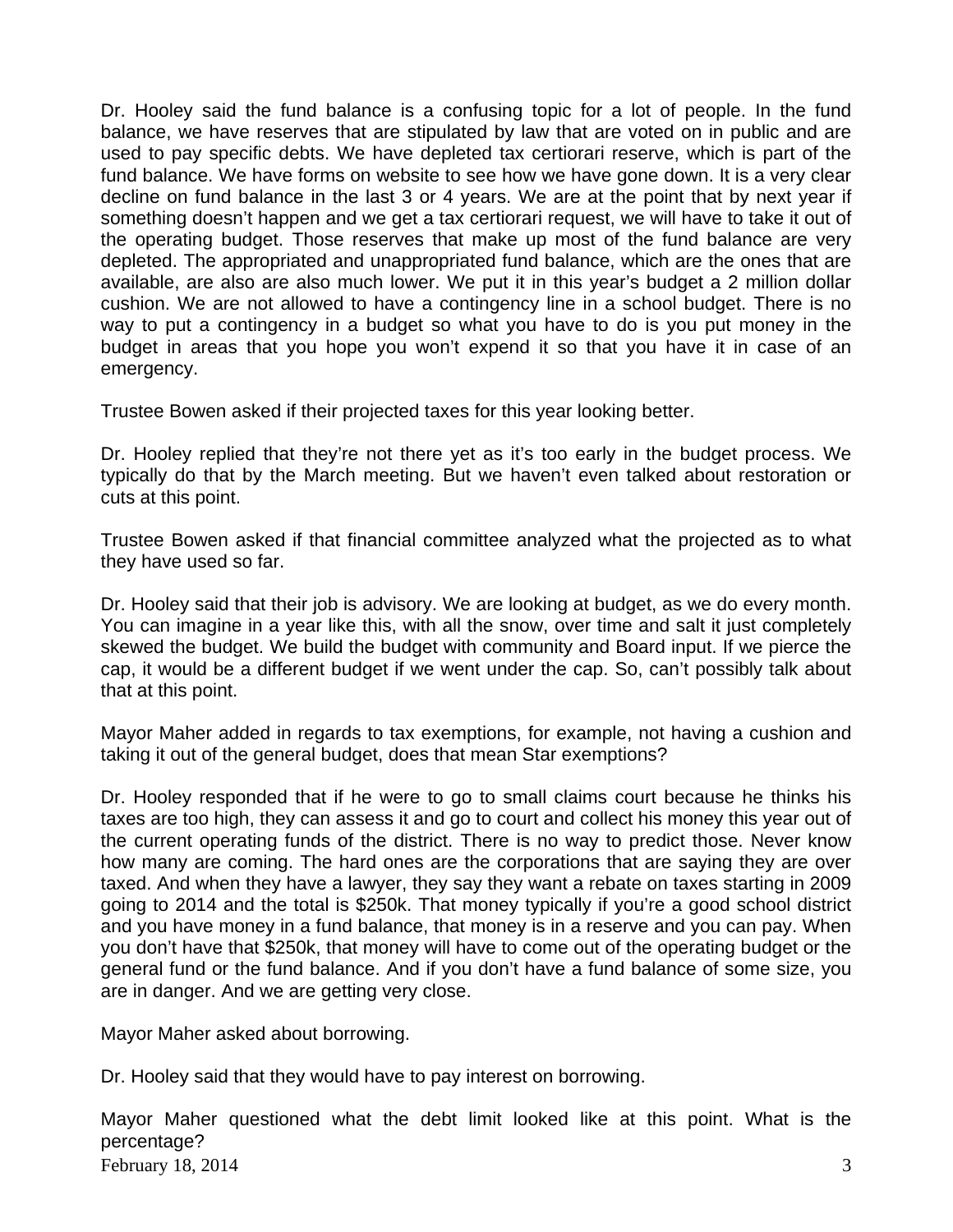Dr. Hooley stated that the debt service is great. Just got a double A rating. But one thing that is going to hurt that is the fund balance. We have 3 million in outstanding debt. That's relatively low. In this atmosphere, you can't go out and ask people to bond and repairs.

Trustee Leonard brought up that the Board became aware that last year there was students in this area were being bused outside of the area to East Coldenham and Berea. For the cost of busing, what's the justification for that?

Dr. Hooley said that it was the capacity of the buildings. When Berea was built there was a prediction of where they would be pulled from. It's the Eastern side of the Village of Walden. There is not enough capacity for all the kids in the district. The hard part for people to understand is outside of Walden, are homes that would create an even longer ride thru Walden to Berea. So you take the houses that are further out into Walden and take some of the kids that are closer to Berea and send them to Berea but there are kids that might live in the Village of Walden. Same is true for Montgomery. There are Montgomery kids that go to Berea because there are kids that live way out in our district and you wouldn't want to drive them past Montgomery to Berea. It's more about drawing those lines. Other thing we can certainly do is redraw the lines. And we do that periodically which is unsettling to the community. It has not impacted class sizes dramatically. We have better sizes this year than last.

Mayor Maher wanted to recognize Matt Flanagan, who is a Village of Walden business owner, Flanagan Chiropractic and is a Valley Central Board member.

Deputy Mayor Rumbold stated that she served on the Board of education for 6 years and it almost sounds that it gives the impression that you find it almost impossible to have to work within that tax cap. When she looks online at the discussions, it's almost a given. Like, here's our tax cap, we're going to have to surpass that.

Dr. Hooley said the tax cap is a popular solution to a problem that can't be solved that way. So in this year, where we have had tremendous over time, no salt etc., any blanket tax cap is hard to manage. There are different ways that this could have been done. But what it would mean is the opportunity for students may not be available. Himself and all the other central office administrators, assistant and deputy superintendent, took zero increases. He froze his salary for 3 times over the course of his time there. Community should be proud of district. We are not a school district with a lot of fluff. VC does all the hearings and discipline hearings for drugs, alcohol, weapons, violence, are all done by him. Other districts hire outside lawyers. His secretary is his clerk. Others have separate. No strings to cut. Would say these cost savings have been in place and are not things can do without it. Our Business official went to a meeting, when we had 5.4 million in gap elimination, Washingtonville had 2.9. And that's almost 3 million dollars more and we are sister school districts. You will see other districts will be doing the same things we are doing.

Deputy Mayor Rumbold said that some constituents also asked that during the budget process last year, when we were talking about eliminating teachers, programs, why was there not also a concentration on administrative cuts.

February 18, 2014  $\overline{4}$ Dr. Hooley said that what you will see this year is that taken up. Will tell you that safe schools and management of school is very important to parents. Discipline in the middle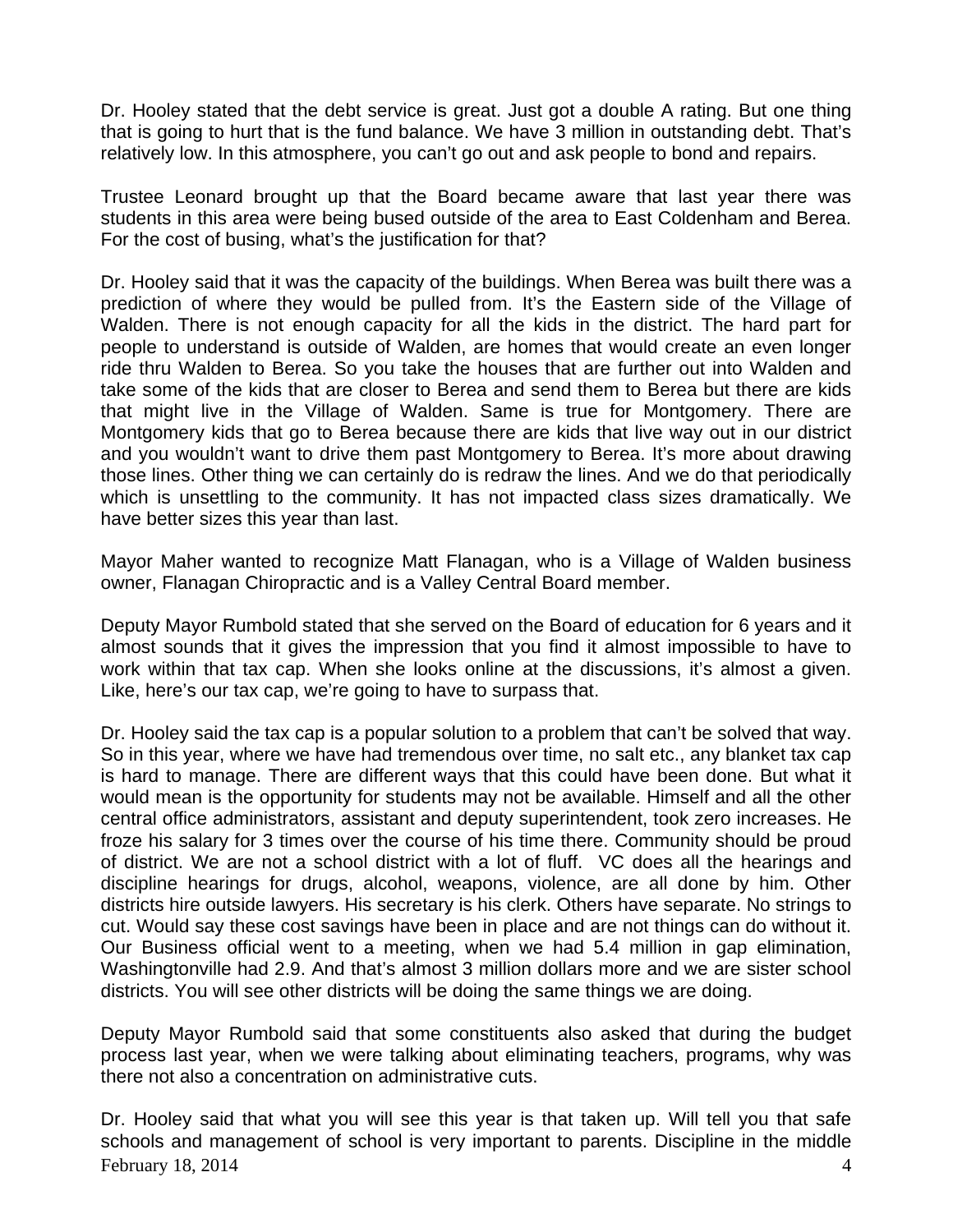school and high school are fair and equitable. We have people in the halls to supervise have less issues. Don't want to be shorthanded to manage any crisis.

Deputy Mayor Rumbold mentioned while watching this process, people have said "trend" and can see this trend throughout NYS with school districts. What is VC doing? What have we done? Every budget it seems is a struggle. More is being cut. Looking at trends correctly, the writing is on the wall. A lot of people are feeling like we weren't prepared. Or we ignored the signs. Now in desperation, we're doing things just to pass a budget. So, what are we doing to prepare, if this trend continues for the next 5 years?

Dr. Hooley wanted to point out that in the year that they were given the gap elimination, 5.4 million dollars, the state determined that we were low on administrative cost. And that brought back some of the money because they had more than 5.4 million dollars planned to deduct from us. Although it may seem that we are heavy in administration but we are not based on the number of kids we serve. In this year, we are doing a 5 year projected budget, this is election year, the budget prediction is going to be wrong. Trying to predict budgets in this state is tough. But we will go ahead and try. We are one of the few districts that created a revenue strain when we have reading recovery program. We have collected from other districts by doing the training for the extensive reading program. That reading program is now cut. Consolidated our out of district busing. Looking for those all the time. Other suggestions, people have suggested 2 tiered busing, where they put the middle school and high school on the same buses. We would need 25 more buses for that.

Deputy Mayor Rumbold asked if we still do anything with distance learning.

Dr. Hooley stated that it has not been viable for us but are in a process of looking at other options for that. The trick about that is the new common core, there has to be a tie to the teacher and students for testing. He believes they will do something called credit recovery, where if students do not pass the class, they can come during evening high school or online. That may expand over time. Distance learning is more of a cost than revenue.

Trustee Hoffman asked what we are looking for in terms of restorations. And how does kindergarten tie in with the governor.

Dr. Hooley said that if you build a foundation that is strong with kindergarten then you are doing the right thing by the community and school district. Last year graduating class was the first half day kindergarten, and it has paid off handsomely especially with early reading. When they tried to get full day kindergarten, there was also money from the state to encourage it. That money went away. And he would be willing to bet that that's what is going to happen with pre-k. It is a stupid notion that we would fund pre-k when finances are tight. That being said he thinks that there is a lot of concern of what is lost in the budget, hopes that people would see that we're going to have to restore some things. When you don't spend fund balance and live within your means and you manage tightly, but when you extend the fund balance it causes you to have a hole next year. We will probably be in a much better place in going forward this year. Preliminary numbers as we begin this process is there looks to be about a million dollar gap between revenue and expenditures.

February 18, 2014  $\overline{5}$ Trustee Hoffman brought up that he mentioned the cooperation of other municipalities, is there anything that this Board can do to help you specifically?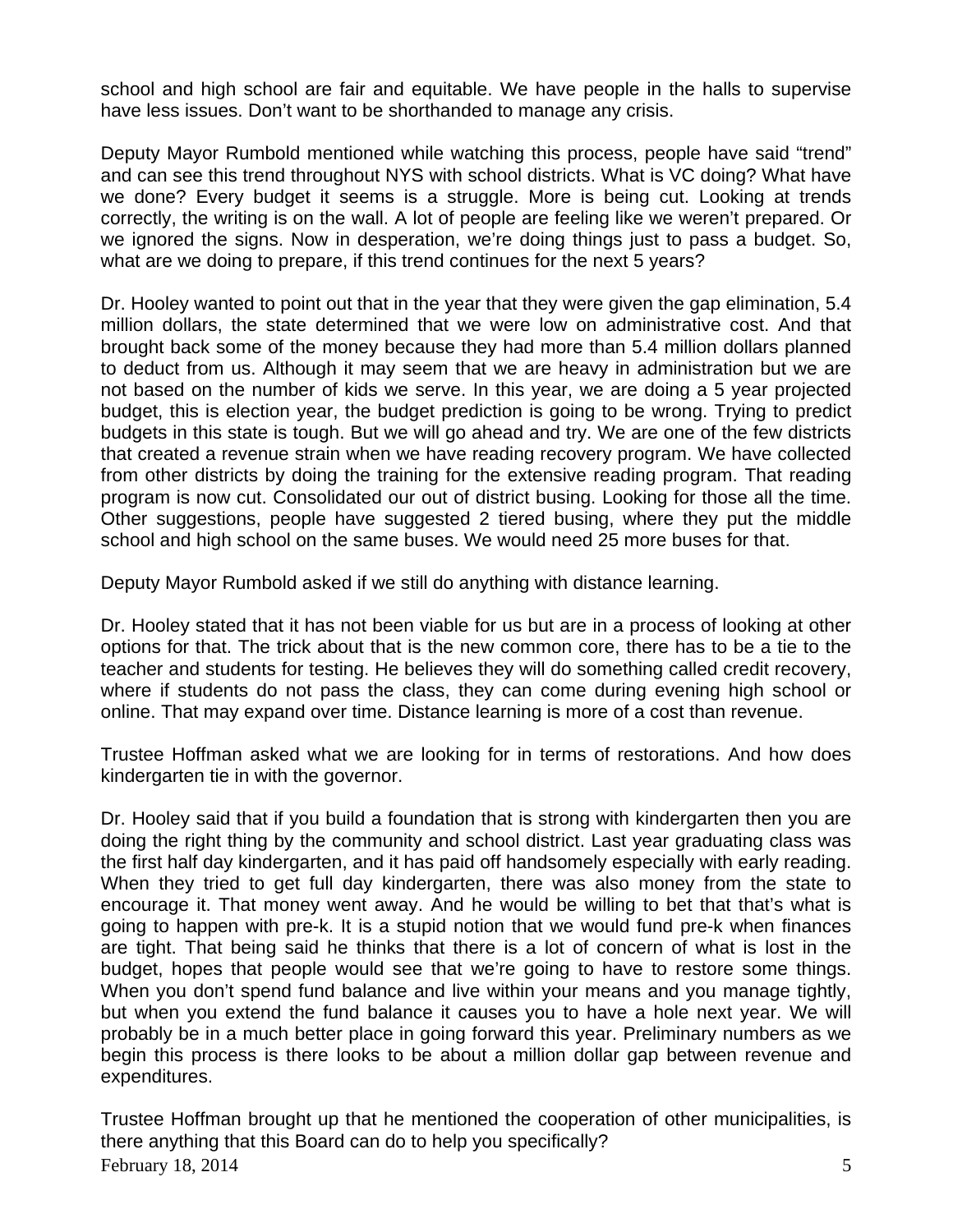Dr. Hooley said that someone brought to his attention, we have a system to make phone calls to our families and our system is based on student population. And other municipalities have Code Red. Everybody says; go out to bid for this. Some point in the future it would make great sense to go with Code Red. We want to reach out to all voters but we can't just use that system to reach out to parents because then you're not giving everybody the same opportunity. We tried to work on the finger print system. Could get machine but was not able to work that out.

Mayor Maher suggested a follow up meeting with Manager Revella and Trustee Carley.

Dr. Hooley agreed.

Trustee Carley thanked Dr. Hooley for coming. The information is beneficial. How effective are the community meetings?

Dr. Hooley said the test is the vote. Last year was impossible to leave the budget the way it was. Everybody has a reason for why the budget failed so the Board felt that we had to change it and we won't know how effective until the end.

Trustee Carley questioned how we compare to other districts both financially and education wise.

Dr. Hooley said the Mid-Hudson School Study Council compares 58 schools at a variety of measures. And it distills every procure spending. Let's say the cost of sports. What they do is they take the number of kids and cost of that program and you look at it and it's fractional. Special Education cost might be \$17 per child. That's because you have taken the cost of Special Ed and divide it by the whole population. Get a measure that is control by size of district, then you can compare schools on any topic. Even in cost for employees. We get low minimum, lowest per pupil cost in the county when it comes to how much money we spend to educate a child. It's a complicated report to understand. We compare favorably. Return on the investment. The test scores in some regents are terrific, routinely in the 90s passing physics which is much better than other districts. There are a lot of different ways to look at this and he is happy to sit down and go over this.

Trustee Carley brought up that when he was running for school Board, one of the things that kept coming up was the notion of consolidating school districts. Has that been another option?

Dr. Hooley said the Commissioner of Education made no bones about the fact that he believes that is the solution. Several hundred districts in the state, some are small. Worked in one that was K-12 with 800 kids and the neighboring school district was K-12 with 350 kids. That 800 student school district is now probably at 400 and the 350 student district is probably 200 or less. We had graduating classes with 44 kids. Those school districts because of the law of the state had to vote to consolidate. In certain parts of the state it makes sense but there are a lot of places that are so rural that the bus trip between 2 consolidated school districts would be a big deal. Our closest neighbors are Newburgh, Middletown, Washingtonville, Pine Bush. He does think it's going to happen at some point. 700 is a lot of school districts especially when some are quite small.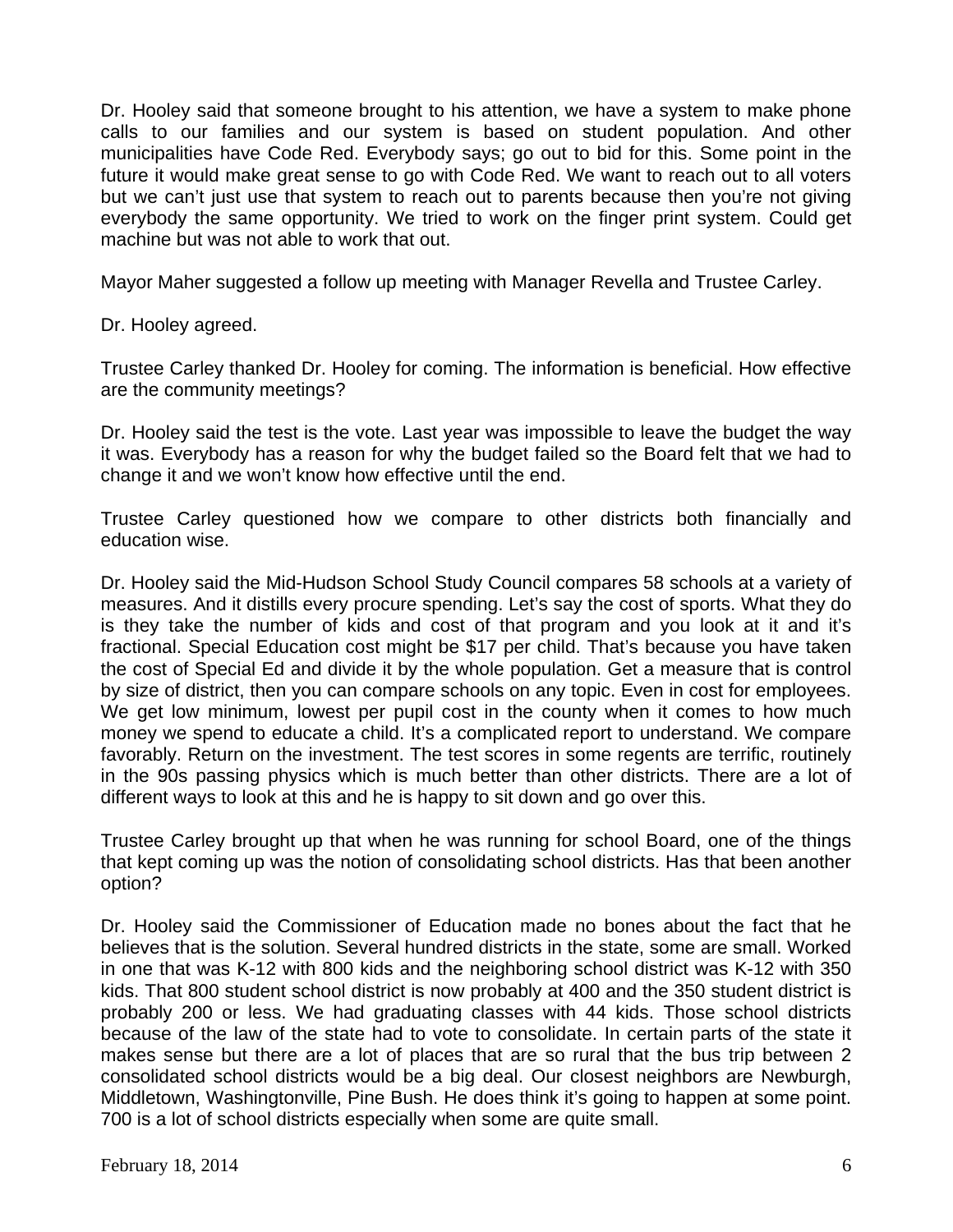Trustee Leonard said that a number of them attended the town budget meeting and as a result, became aware that there was a 4 million dollar increase in the tax base this year alone for the town, which affects your tax base. This trend has to do with the 10 year tax abatement on the factories/warehouses. So we'll see our tax base go up. Last week at NYCOM, the controller announced that they were up to 173 billion dollars, which is much higher than they ever been, so he indicated that there should be some relief with the pension. Which is a burden for all municipalities. They want 3000 municipalities to consolidate. Find out that we are a very diverse state. Once size does not fit all.

Mayor Maher said that there has been talk about new law that the Governor signed about Veteran exemptions. Is that going to have a significant effect?

Dr. Hooley said they had a very kind gentleman that addressed the Board and shortly after this was opened up to school districts and municipalities. We asked to put it up to referendum. Problem is when you're given an abatement to one group that increases the cost for other groups and we have held off on that with some of the other groups that have approached us locally. However, in the case of Veterans, there is a lot of support for what they have done for this country. It's very hard to deny. Given our budget problems and dramatic focus on the budget this year, we said to the public and in the minutes that we would take it up after this year's elections. We have to have it done by March and didn't want to rush and do that. We said publically that we would take it up after the vote, probably June or July. And that will be ready for the next vote. So this year, we are not going to consider it but we will take it up for public comment at a later point.

Mayor Maher questioned if that was something, if voted on after the budget was adopted, would he pass it retroactive.

Dr. Hooley said he didn't think so. That they have to have it done by March  $1<sup>st</sup>$  in order for it to effect this election. We said this election is such a wildcard and we are so anxious, that we are not going to complicate any further by misquoting what everybody's taxes are because we didn't have time to calculate what the abatement would be, etc. So, we're going to put it off until after the election for the 2015-2016 budget.

Becky Pearson, 167 Walnut St, wanted to confirm the cuts were to kindergarten, music, art and library

Dr. Hooley said only with this year.

Becky asked if it was also only JV and modified sports, all sports or just football.

Dr. Hooley replied all sports. Most of them were restored. Booster Clubs formed to raise money to bring them back.

Becky asked how much money it really costs to have a sports program.

Dr. Hooley said that they were able to raised 50k to restore JV. Reason they did that was they purchased no equipment for any sports. Otherwise the bill for JV would be 100k, uniforms, basketballs, equipment, etc. Modified is about 80k and again they were able to raise a small part of that. The boosters did that but we can't sustain that year after year.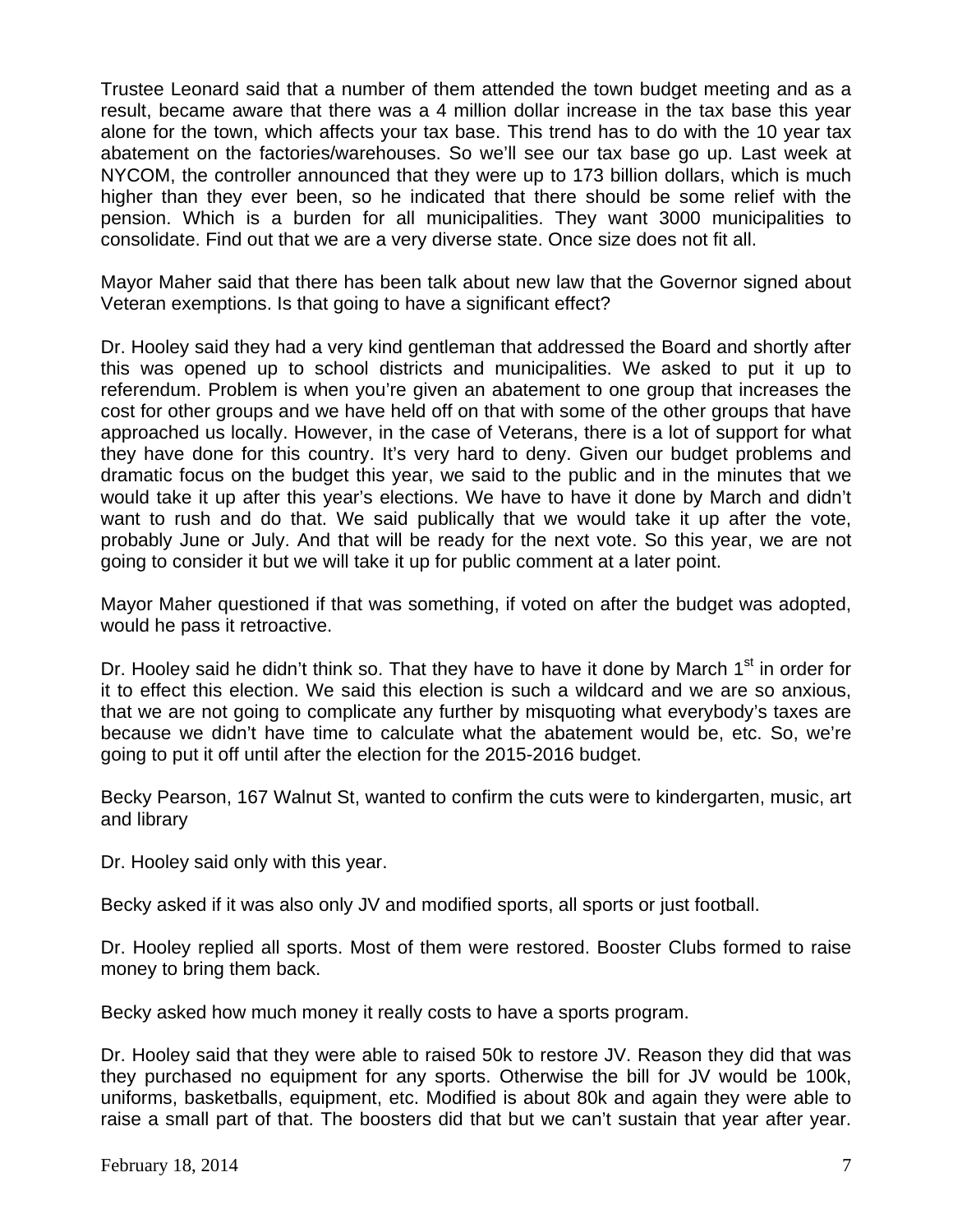Most people in VC that were involved in this fundraising spent more than they would have spent on their taxes.

Becky brought up administration cuts; you cut teachers, programs, classes, whereas growing people need that for their brain. Don't follow that logic. Are you really trying to put those back into the budget for this year?

Dr. Hooley stated that they prepare a budget that they will talk about the cost of it and the Board will have to make the decision. It's a different Board every year to some degree. But we have cut sports and some have been restored. Don't want to predict what decision the Board will make. We try to lay everything out but there are certain people that will say for the cost 180k to involve that many kids in an after school program. And many people would say that is good bang for your buck. There was not a thing that was cut that any thinking person would think that it was a good idea, these people were miserable.

Becky asked about the people in the hallways. Are they administrators? You can't find volunteers to be in the hallway?

Dr. Hooley said they have hall monitors. But in a crisis like a fight in cafeteria, you want people that have dealt with those and have experience. Every district has teachers and administrators that aren't to the level that we want them to be. We have for a very long time in VC taken a hard line for people who have underperformed. We have been sued and we have prevailed. We have gone after people that have not worked to their capacity. He thinks the average tax payer would be proud to have found people wanting to be there.

Becky brought up code red, would it be possible to contact the school Board to work together. Maybrook closing saved 800k, now what? Still own it?

Dr. Hooley said they use it for offices. There will be classes there. There is also some movement to do some renting. Trick is to have bonds that you can only rent a certain percentage of the building. They are proceeding carefully. Also using it for meetings.

Jessica Metzger, 4 Gracewood Ct, says that school education is the number one concern, but the safety of our children while they're in the school receiving their education, knows that the district has done a great job sending some of the teachers to some programs, are you receiving any money reimbursement?

Dr. Hooley stated for safety training, the best has come from Orange County Executive. And that has been in the form of grants of 20k for 3 years. It has been a little tricky with that, training for administrators for hall monitors and greeters. We are in the throes of technological improvement so that the doors could be connected to a camera at a reasonable fee. We already have the camera.

Jessica knows that district does work with our local PD, are you receiving any state aide? What has the governor done?

Dr. Hooley said he is a pretty hands on superintendent and is not aware of anything that came their way.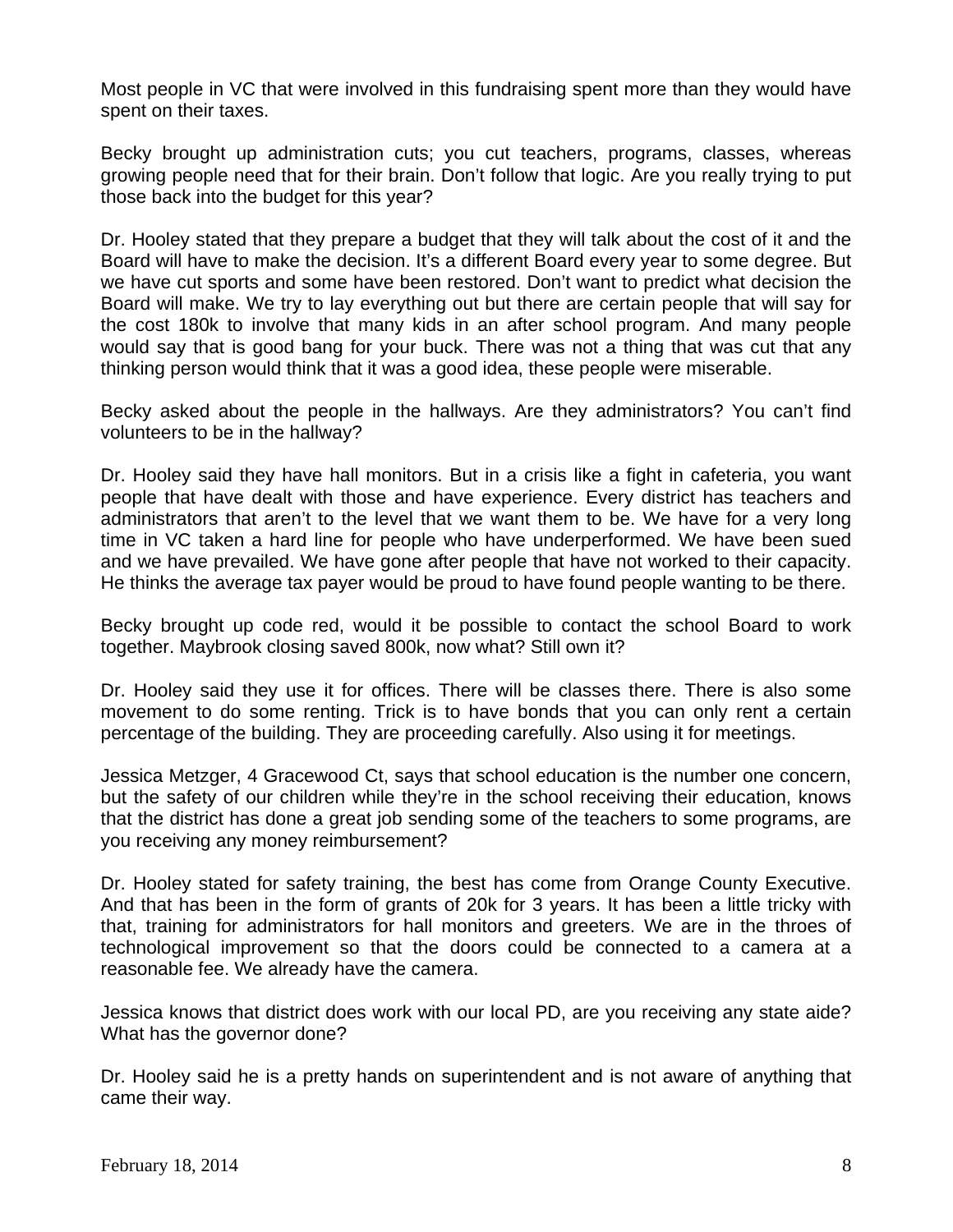Jessica asked where are the allies. We have made great steps with our liaison to the district. Are there other Boards in this area that have liaisons to the school Board?

Dr. Hooley said that he was not aware of any.

Jessica thinks that maybe some recruiting is in order because these little things that we can save money, finger print machine. Code Ed vs Connect Ed. Little things will help if we work together. The folks sitting at the top are not doing anything for us.

Trustee Mishk said that it may be prudent that we meet collectively as a Board and other towns once maybe twice a year with the school Board to hash out these ideas and thoughts of trying to combine resources and saving money.

Trustee Carley asked if there has been a joint meeting in past.

Dr. Hooley said not that he's aware of here. There might be a way to do it though representatives with 3 Board members. To help with the minutes.

Trustee Mishk thinks it's a good idea.

Mayor Maher thinks a full joint Board meeting would be something the public would appreciate. Wouldn't mind entertaining it a bit more.

Trustee Mishk added that he was talking about one time. This isn't the first time hearing first hand what goes on in the school Board.

Dr. Hooley said they are very paper heavy. They get a good deal on that. Little things that are stupid. Suggest to have a summit like this and have everyone come with ideas.

Trustee Mishk suggested to at least offer the opportunity.

Manager Revella said he will reach out to set up meeting.

### **Hearing – 5 Hiddenview Drive**

Jay Buchalski, Code Enforcement Officer, reported the abandoned vehicles but received a note today from Joe, who resides with Rosanne Piccalomo, left him a note that the 2005 Chevrolet Impala (silver) would be registered by the end of next week and that the Toyota Pick up would be gone in the next 2 weeks. Jay would like to push this to 2 weeks and if he can get this done, fine. If not, we continue. He sounded sincere on the phone.

Manager Revella mentioned he came up before the meeting to apologize for not being able to make it due to a prior engagement, work related that he had to attend to.

Trustee Mishk asked if this was the property that had cars removed and it came back.

Trustee Hoffman asked if he wanted the Board to take action in 2 weeks.

Jay replied to return in 2 weeks.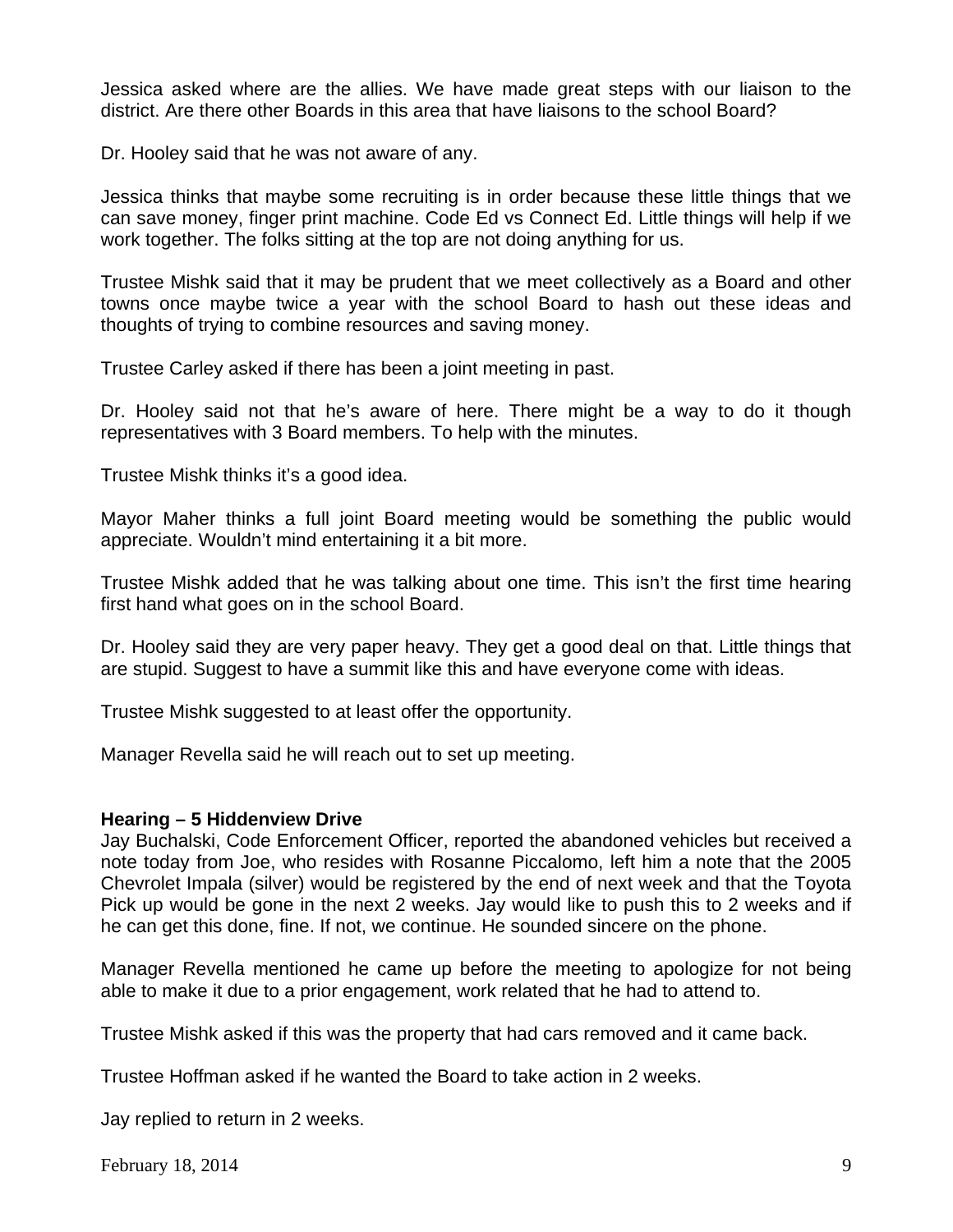Trustee Hoffman made a motion to continue the hearing on 5 Hiddenview Drive until March 4, 2014 at 6:30pm or as soon thereafter as could be heard. Seconded by Trustee Bowen. All ayes. Motion carried.

# **Village Manager's Report**

- Received letter of interest from Zac Pearson to be a Planning Board alternate. Should Mr. Pearson come to the Clerk's office, take the oath and sign paperwork, he will be the new Planning Board Alternate Member.
- New owner Packaged Lighting. Embrace him in our community.
- Lots of snow, removal, snow emergency. Tomorrow removing again. Warm temps coming.
- All catch basins will be cleared.
- Dais plan for this room is completed. For Board and for court. Basic plans to make it happen. Getting base bids.
- Renewed bulk storage permit.
- Bids for Xerox for some new copiers for Village Hall.
- Follow up DOT pedestrian bridge project.
- Good demo Lexus program for the PD. Save money in the long run.
- New proposal from Frontier for a new phone system. Will save money annually.

Deputy Mayor Rumbold thought that when the plan for the room was discussed, it was not in any way going to be fixed to the floor.

Manager Revella said that it was discussed but wasn't the final word from the Board.

Trustee Carley said it was brought up, but no one said it was final.

Deputy Mayor Rumbold remembered that Mickey Millspaugh came to the meeting and said that we should not have anything that is permanently affixed to this floor that cannot be moved. She is not in a favor of anything being affixed to this floor. It has to be movable.

Manager Revella said that was a suggestion.

Trustee Hoffman suggested we wait to the bids come back to see what pricing and either execute a change order with the engineer or before we make an award, we can reject all bids.

Trustee Leonard said that he brought in a wood anchor, uses standard bolts and could easily be reassembled and disassembled.

Trustee Mishk wanted to be clear that the stage was going to be permanent. Discussion came up in regards to the mobility of the desks. That's what he understood. Can tell you that if you want to make the stage movable, not going to fall under the price that we have allowed for this.

Mayor Maher agrees with Deputy Mayor Rumbold, thought that was what they discussed last time and was the final discussion.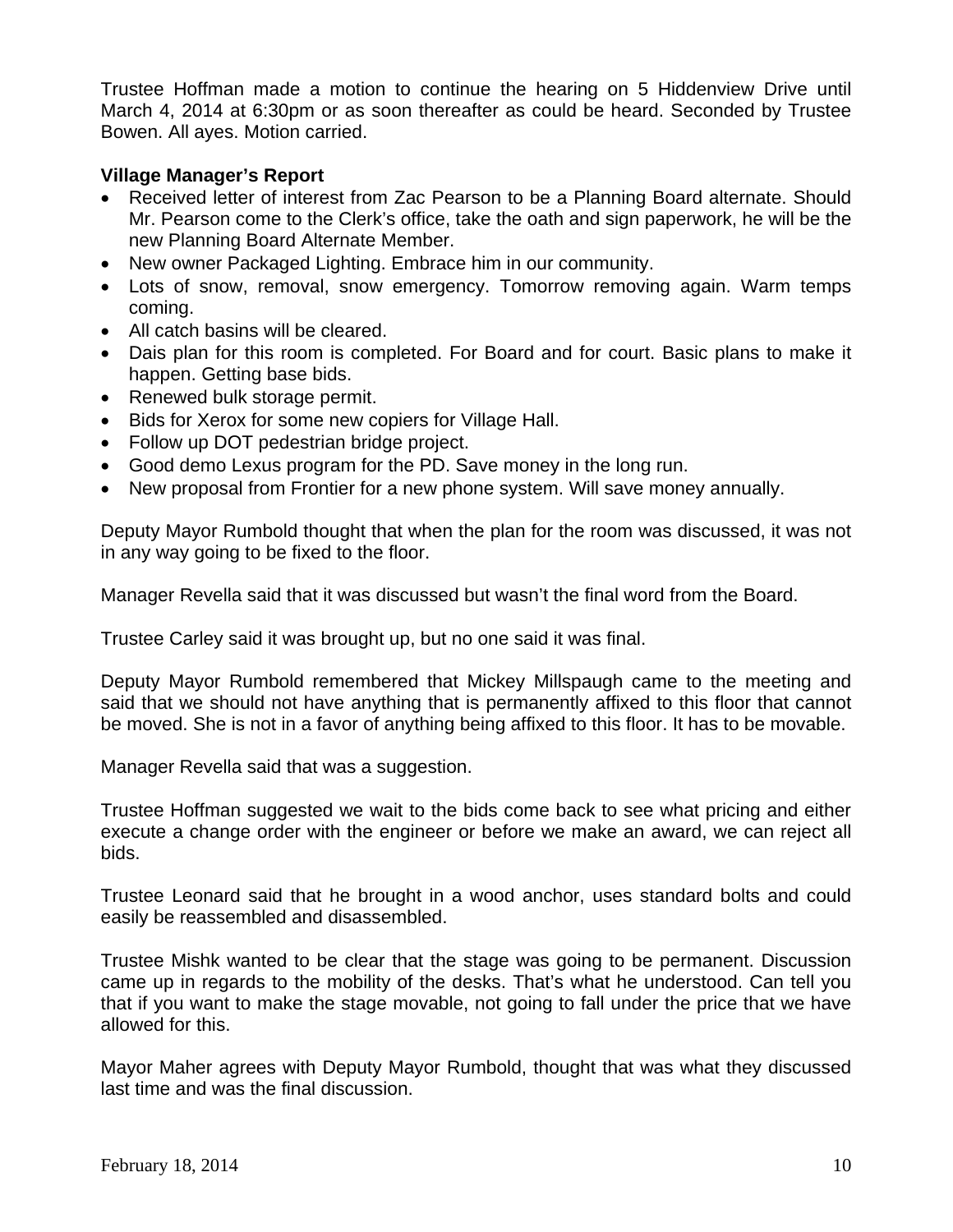Trustee Mishk said that maybe didn't make it clear enough. It was after Mickey spoke that he suggested that they make the tables. Produce it elsewhere and move it. If you're going to make a modular stage, it's going to cost the amount of money in that grant itself. Close to triple the price.

Trustee Leonard said a concern was the carpet. It's fairly old. And that's one of the reason we wanted it to disassemble in case we wanted to replace the carpet.

Mayor Maher asked what the options now are.

Trustee Hoffman said that one is to just cancel the bid out right. Another is to get the Engineer to issue an addendum for an alternate price to the bidders. Lastly to receive the bids, see what they are and possibly do a change of order. Need to give Manager Revella direction.

Deputy Mayor Rumbold thinks they change the order to see what the price is. She wanted it to be modular and mobile so if we needed this room for something it can be taken apart.

Mayor Maher thought he was saying that as well.

Trustee Hoffman recommended getting the benefit of pricing of an addendum.

Manager Revella said that it is an RFP.

Trustee Mishk asked that if everything is made modular, there comes a time to break it down. Store it where?

Manager Revella said it is big components. There is nowhere else to put them in this building. We could stack them in a corner maybe.

Trustee Leonard said if they're going to be modular and mobile, they can be built offsite.

Trustee Hoffman made a motion for an addendum to the RFP for the Dais. Seconded by Deputy Mayor Rumbold. All ayes. Motion carried.

### **Approval of the January 21, 2014 Minutes**

Deputy Mayor Rumbold made a motion to approve the January 21, 2014 minutes. Seconded by Trustee Bowen. All ayes. Minutes approved.

#### **Approval of the February 4, 2014 Minutes**

Deputy Mayor Rumbold made a motion to approve the February 4, 2014 minutes. Seconded by Trustee Bowen. All ayes. Minutes approved.

Trustee Leonard gave the corrections for February  $4<sup>th</sup>$ . On pg. 11, first sentence is incomplete. Pg 5 insert "think" to Attorney Donovan sentence.

# **Trustee's Committee Reports Town of Montgomery & DPW liaison – Trustee Leonard**

No Report given

February 18, 2014  $11$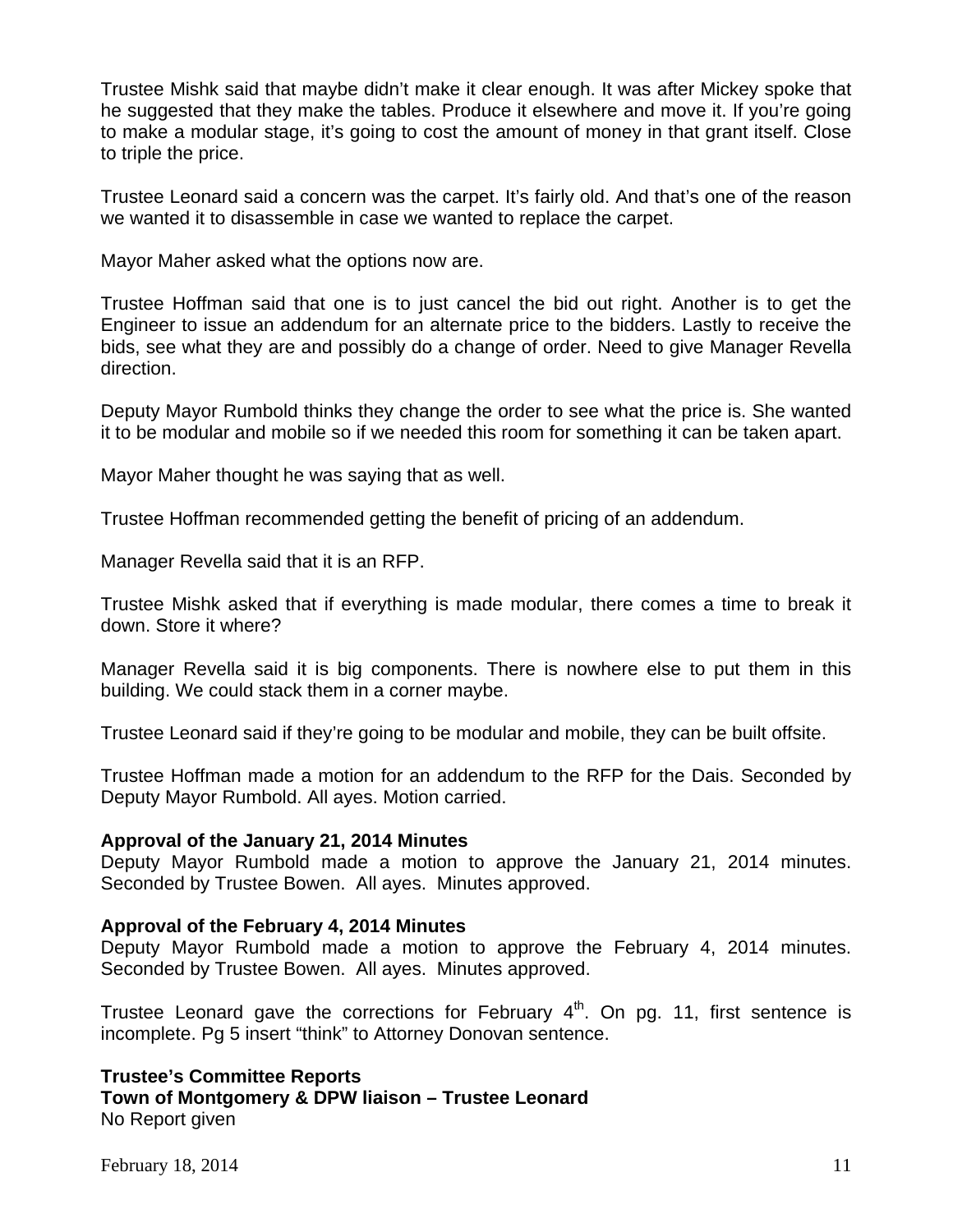# **Village Clerk & Village Treasurer Liaison – Trustee Bowen**

No Report given

# **Police Department Liaison – Deputy Mayor Rumbold**

Report given under Miscellaneous Comments from the Board of Trustees

# **Planning and Zoning Boards as well as the Building Department Liaison – Trustee Hoffman**

Report given under Miscellaneous Comments from the Board of Trustees

## **Recreation & Parks Department and School Board Liaison – Trustee Carley**  No Report given

**Village Justice and Library Board Liaison - Trustee Mishk**  No Report given

## **Public Comment on Business of the Board**

Mary Ellen Matise, 21 Clinton St, stated she did see the plans yesterday and she has an objection to the ramp with the way it's designed. Understands the Judge wants to be elevated but couldn't the ramp have been in the back.

Manager Revella said that was discussed today. The court and Building Inspector requested that today.

Becky Pearson, 167 Walnut Street, commented that she is trying to understand, are the plans for the Dais going out to bid?

Manager Revella replied yes by RFP.

Becky asked without the Board knowing what it looked like.

Manager Revella replied that we brought the pictures to the Board before.

Becky asked if it was discussed at a meeting and the Board approved.

Deputy Mayor Rumbold clarified that she just didn't know it wasn't mobile.

Becky stated she wanted to read those minutes.

Manager Revella said to go on the website and search "dais".

# **Action Items**

### **Knights of Columbus Car Show**

Carl Schneider, 229 East Main St, stated he was back again for the  $4<sup>th</sup>$  time. This year's event will be Saturday, July  $12<sup>th</sup>$  with a rain date of July  $19<sup>th</sup>$ . The Village will be named additional insured and they will take care of set up and clean up. They do not need a stage. They request permission to put signage on the Village entrances.

Manager Revella made him aware that there is a new policy for event signs. The form is on our website.

February 18, 2014  $\frac{12}{2}$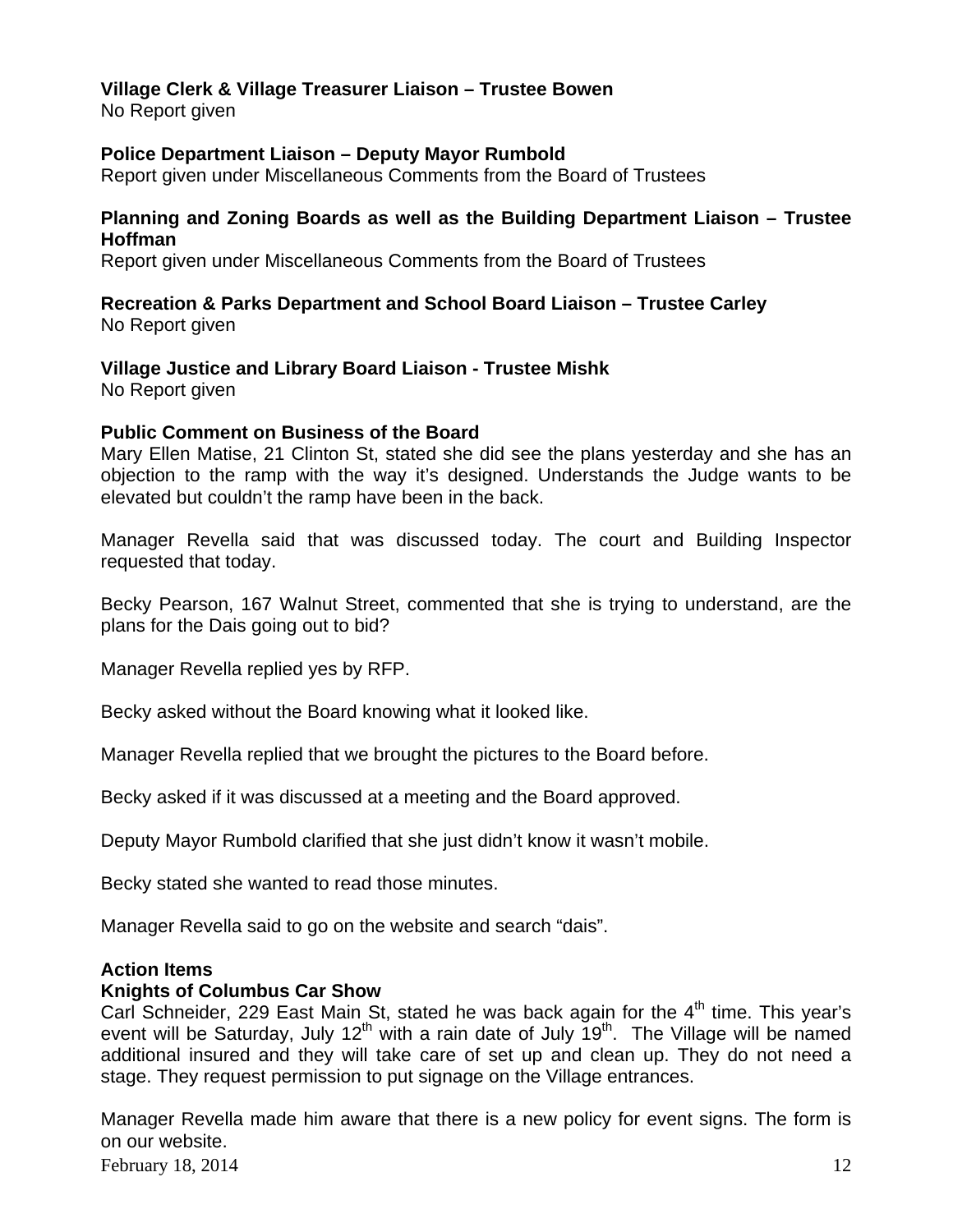Trustee Hoffman asked if he has spoken to the Chief.

Manager Revella stated that the Chief made plans for this.

Trustee Bowen made a motion to approve closing off the square for the Knights of Columbus Car Show to be held on July 12, 2014 with a rain date of July 19, 2014. Seconded by Trustee Leonard. 5 ayes. 2 abstentions (Mayor Maher and Trustee Mishk). Motion carried.

## **Request Waiver Fee – Hudson Valley Honor Flight**

Mayor Maher recused himself.

Manager Revella said the fees would be the signage fee \$100 and \$50 fee. He believes this has happened one other occasion and he doesn't think it's unprecedented but he doesn't recall the outcome.

Attorney Donovan said that you need to be consistent. If it's a not for profit, then when future not for profits ask for similar waivers you have an obligation to grant as well.

Trustee Mishk feels we have to take this on a case by case basis. We are talking about an organization about Veterans.

Manager Revella stated the sign fee is \$100.

Deputy Mayor Rumbold asked if this has to be done immediately. Would just like to know what kind of money we're talking about, what fees we are waiving.

Manager Revella said the site plan can come up for next time.

Trustee Hoffman said we are trying to move forward on precedent. Make the application and have waiver in hand.

Deputy Mayor Rumbold suggested this be tabled for 2 weeks.

### **Set Public Hearing – LL#3 of 2014 Landlord Registry**

Trustee Mishk said they have a draft of the law. The only thing that he saw and might add is the need to setup a sticker system. Where tenants would have something for who to contact if the property is not up to code. The sticker system puts it out there for everybody. To make sure a registered prop is abiding by the code.

Trustee Carley asked if the sticker will be on the house.

Trustee Mishk said on the house, or the door, somewhere so everybody can see it.

Attorney Donovan stated that he doesn't see any prohibition with the sticker being put up. No issues with making the modification. Just needs to be published in time.

February 18, 2014  $\hspace{1.5cm}$  13 Trustee Carley questioned that the sticker means this house has been inspected and it's meeting the codes, etc. If a house doesn't have a sticker, what does that mean?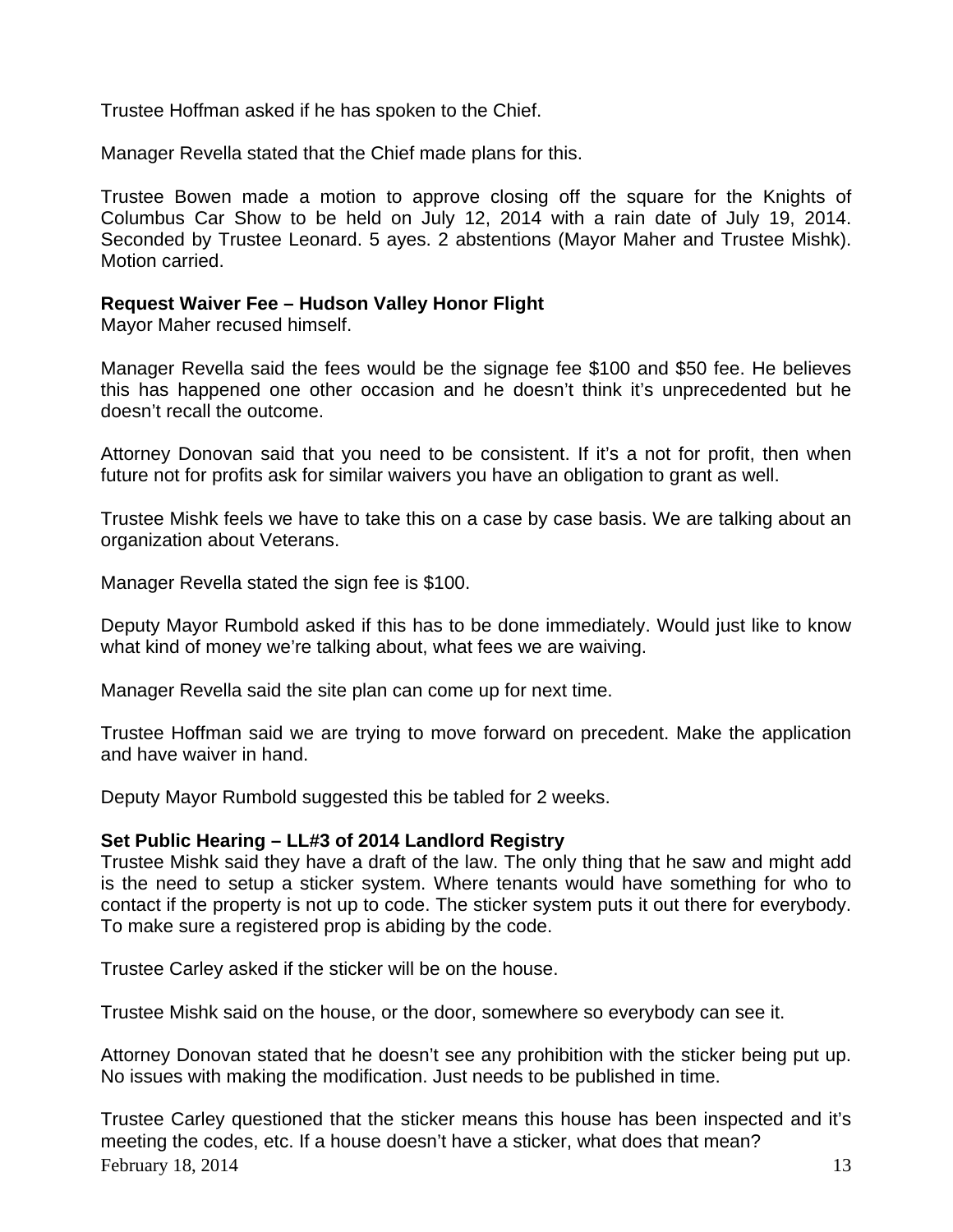Trustee Mishk said it could mean a couple things; he's not following the law or he hasn't registered his property.

Trustee Carley thought that based on earlier conversations, we couldn't force anything like that.

Attorney Donovan clarified that the provision we have now is that if the property owner consents, the Building Inspector can go in and do an inspection. Couple cases without probable cause, the Building Inspector can't do an inspection. When tenant vacates, supposed to notify the Village. Either we need to get a warrant or some other reason he needs to get into the unit. Sticker equals the property is in good standing. No sticker means there has been no inspection.

Trustee Mishk added that the sticker is just to tell the tenants where to go if the landlord is not abiding by the law.

Manager Revella said the point of a registry is to make sure its code compliant. Hence the sticker.

Trustee Leonard asked if we have the authority to remove sticker upon violation.

Attorney Donovan said it depends the extent of violation. The Code isn't going to say anything about removing the stickers. Don't know if you want to put something like that in the code.

Trustee Bowen asked why would you want to remove it.

Trustee Leonard said if it's not up to code.

Trustee Mishk clarified that it's not an inspection sticker. It's an informational sticker. Contact numbers for the tenants.

Trustee Carley mentioned that if he's renting and he doesn't get a sticker, then you're messing up my money flow. A sticker that says that my house is not in code, but it is in code and I just don't want you coming in my house. I'm just looking at the other side.

Manager Revella said the sticker is the Village Hall numbers and has nothing to do with the property.

Deputy Mayor Rumbold added that it's for tenants that don't know where Village Hall is; they don't know if they have an issue, who to call. Some tenants that are too afraid to ask the landlord.

Attorney Donovan thought that there would be an indication that the Inspector had inspected it.

February 18, 2014  $\frac{14}{14}$ Trustee Mishk said that it would be an advantage to us. And wouldn't issue the sticker without inspection. Informational sticker so the tenant knows who to contact if there's a problem. It is a side advantage.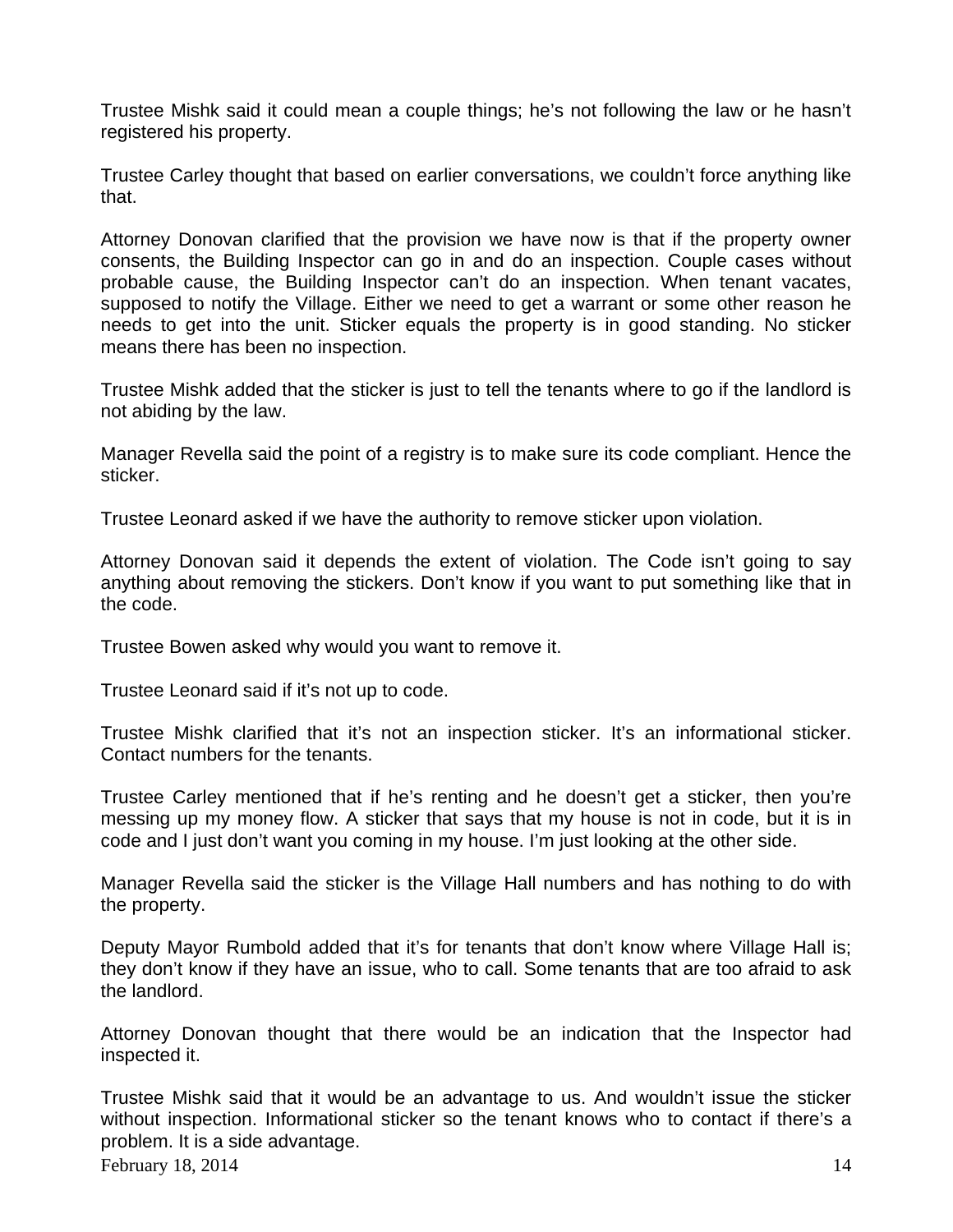Attorney Donovan stated that it doesn't affect public hearing. Can have drafted tomorrow.

Deputy Mayor Rumbold made a motion to set a public hearing for Local Law #3 of 2014 - Landlord Registry for Tuesday, March 4, 2014 at 6:30pm or as soon thereafter as could be heard. Seconded by Trustee Mishk. All ayes. Motion carried.

## **Accept Bid for Skid Steer**

Trustee Hoffman made a motion to accept bid for New Holland Skid Steer Front End Loader from Larry DeGroadt in the amount of \$2200. Seconded by Trustee Bowen. 6 ayes. 1 abstention (Deputy Mayor Rumbold). Motion carried.

### **Walden American Legion Request**

Bill Kiernan, Walden American Legion, is requesting permission to close Village Streets on Memorial Day to have the parade that we've had in the past starting at 9am, line up at approximately 8:30am. Start on the West Side and come through Main St, past Sohns, down Orchard Street and into Village Square. Also requesting a stage to be put up and would have a ceremony following parade as done in the past.

Mayor Maher confirmed the road closures would be West Main St, Veteran's Memorial Park to Orchard. Then the square itself and stage set up for the ceremony.

Manager Revella said it's pretty set up. Not much logistically different. He has already discussed this and is in the budget with the Police Department.

Deputy Mayor Rumbold asked if he had spoken with the local VFW.

Bill said he will be coordinating with them. Last year there was a problem and got lost in the shuffle. Will make sure it won't happen again. Will coordinate with other Veteran Organizations of the VFW and make sure everybody is included.

Deputy Mayor Rumbold asked if there is a letter to amend for the stage.

Attorney Donovan stated that the letter doesn't need an amendment if the Board approves the request. That should be included in the resolution.

Trustee Hoffman wanted to confirm it was in the budget.

Manager Revella responded that the Chief mentioned that the Memorial Parade and Car Show events are allocated in the budget.

Manager Revella asked how many pieces of staging area they needed.

Kathleen Mahoney, Highland Ave, said it depends on how many people they can get to participate.

Trustee Leonard said he didn't remember it being a problem in the past walking down South Montgomery.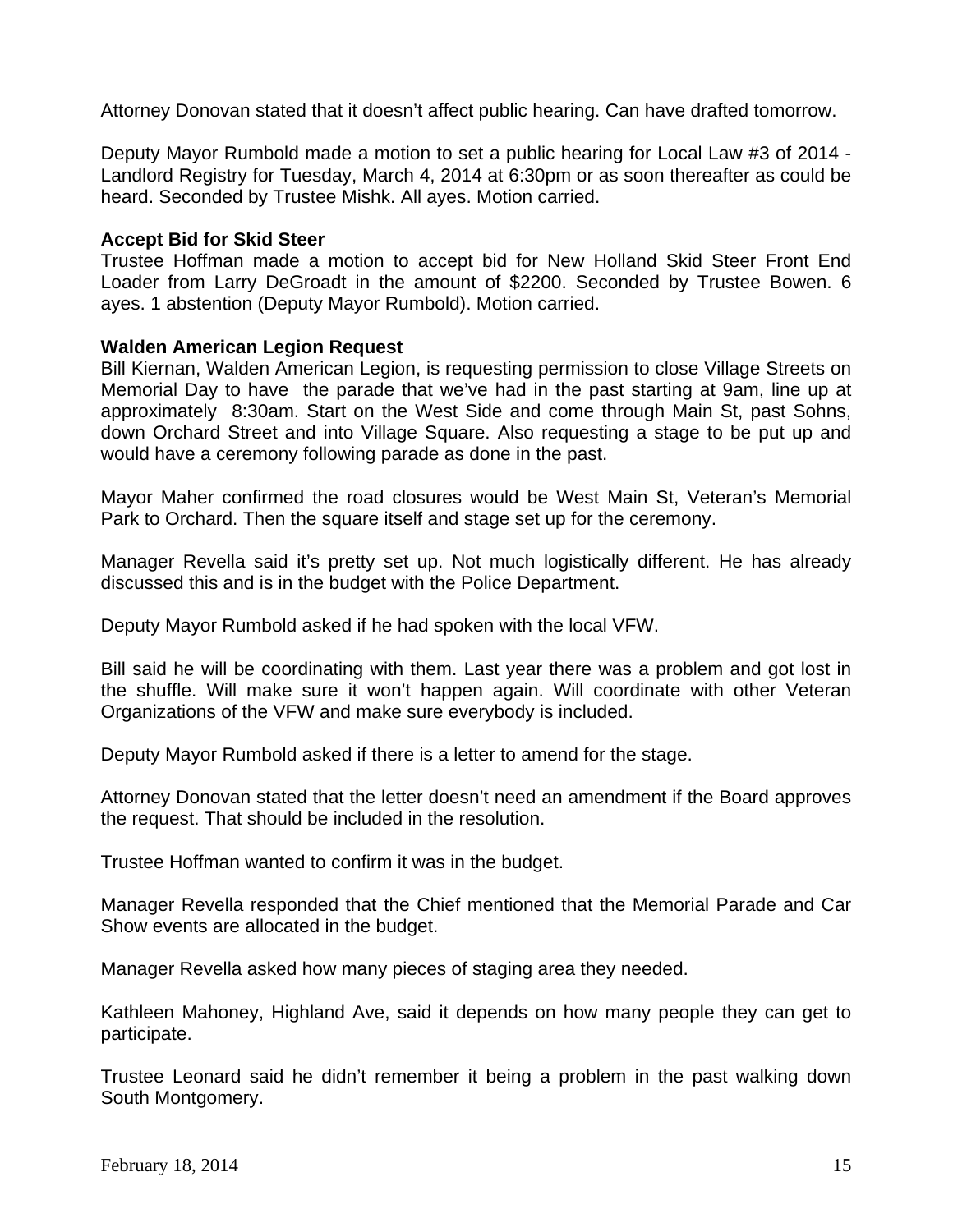Mayor Maher mentioned that in the past they had a crossing guard there and there was still traffic from North and South Montgomery there.

Deputy Mayor Rumbold questioned if there was a cutoff date for people to sign up to participate.

Bill stated not as of this date.

Mayor Maher added that this will be Monday, May 26<sup>th</sup> at 9am.

Trustee Mishk made a motion to approve the request from the Walden American Legion to have a Memorial Day Parade on Monday, May 26, 2014 which would close West Main Street from Veterans Memorial Bridge up to Walnut Street as well as close Municipal Square beginning at 8:30am and would include a stage being set up in Municipal Square. Seconded by Trustee Bowen. All ayes. Motion carried.

#### **Discussion Overlook at Kidd Farm**  Tabled

### **Public Comment**

Nancy Lamancuso, 232 East Main St, brought up the snow removal. There have been issues on East Main Street, not just this storm but the past few storms. East Main runs parallel to 52 and don't have island divide. Terrible problem with snow removal there. Has been there for 6yrs. By the end of the season, we're worn out with the ice and snow shoveling. They come home and the state throws everything back. Across the street is East Ave and is plowed, sanded and salted. The other end of East Main where the island is, is plowed, sanded and salted. Don't understand why they don't come down past us.

Trustee Hoffman asked if the state does it or the Village.

Nancy replied no, there are 5 homes on East Main St. and she couldn't even get out of her driveway. This has happened before. Also, while out shoveling, she came down the side walk and the driver dropped the plow right behind her, startling her. There are gears, no need for that. She continued to clean and the plow came back and put snow back and she had to clean it again. Likes to be independent, but can't take care of the entire East Main St. There is an issue there. No matter if it's 6' or more. Within a stone throw it's taken care of. Would appreciate if the Board can help.

Dotty French, 236 East Main, resident for 19yrs, showed pictures from Sunday's snow. Walden Estates is clear. Live on Dean's block. Kept calling for someone to come plow. An ambulance can't get in. There would be no way a fire truck can get down her road. She knows the town is in trouble. Just wants her road cleared like the others. Likes living here but is getting to the point she can't do this much longer.

Deputy Mayor Rumbold asked if it's a case when the state comes with their plows.

Manager Revella said on some occasions, maybe. That's just the end of their route.

February 18, 2014  $\frac{16}{16}$ Mayor Maher said it's just the way the route is set up. It's on his radar.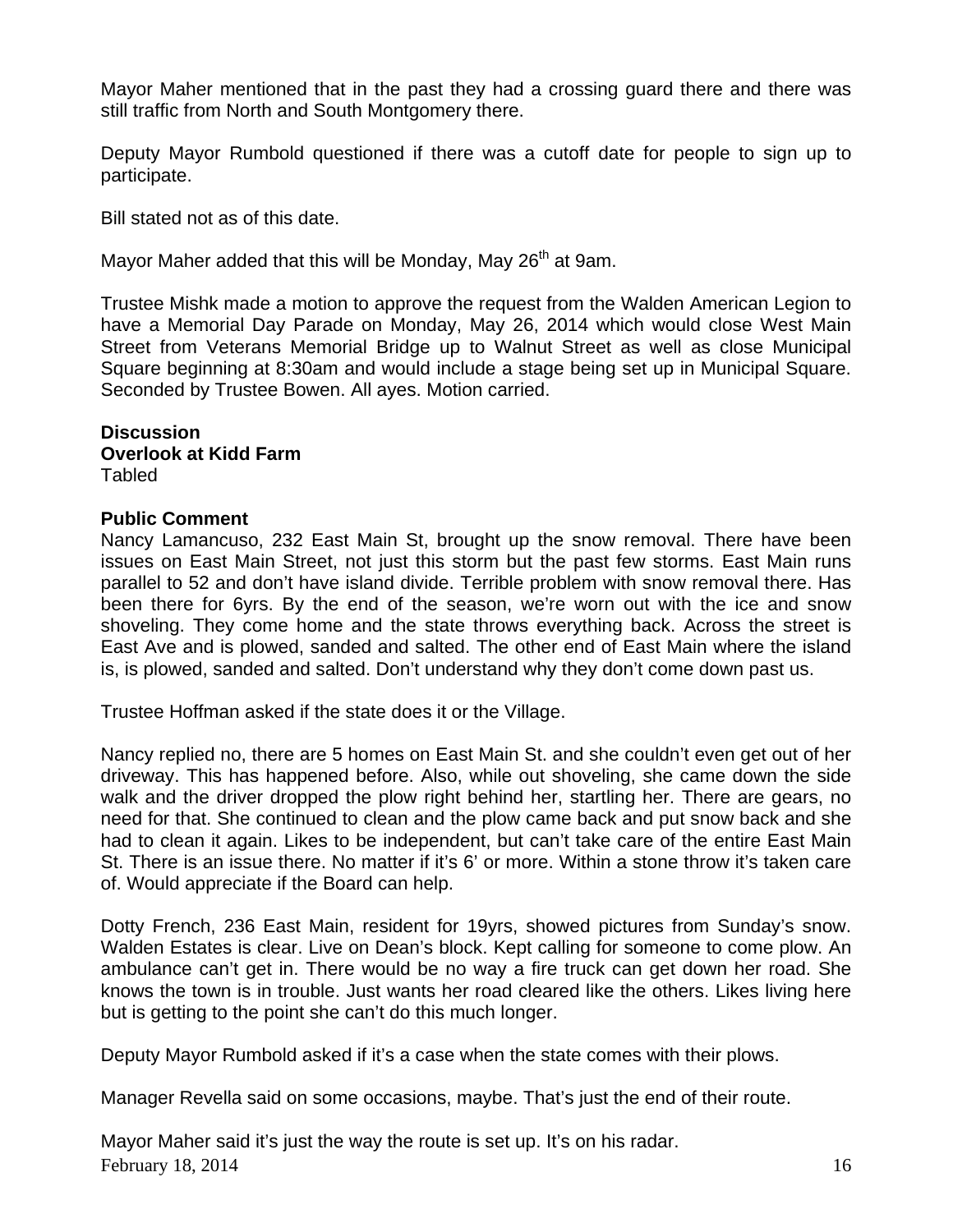Manager Revella mentioned the snow in the area becomes a problem because of the State, where they have to get the loader in to move it out of the way. Have to talk to Dave about that area.

Nancy added that she is not looking for it to be perfect. After the storm is over just come and clean it up.

Anita Vandermark, 76 Highland Ave, reported that at the recent Walden Community Council meeting they voted to hold the "Meet the Candidates" night on Thursday, March  $6<sup>th</sup>$ at 7 pm. The people that will be running will receive a letter. Once you get the letter, please let her know how many will be in attendance.

Mayor Maher asked how she determines who is on the ballot.

Anita said she receives the letter from the Village. Any questions submit them to her.

Mary Ellen, 21 Clinton Street, announced that next Monday night February 24<sup>th</sup> at 6:30pm at the First Reformed Church, the Walden Woman's Club will honor Donna Jennings. She single handedly did the Walden Bucks. That's just one thing she does for the Village. It's a good opportunity for the Village to thank her. With regard to the Landlord Registry Law, she's not sure if it specified where the sticker is going to go. She also heard the meeting with Orange County DSS, suggested to call Ulster County too.

Greg Raymondo, 200 Orange Ave, brought up the handicap ramp placed at the side. So let's see if that happens, it's been more than 15 yrs.

Becky Pearson, 167 Walnut Street, added that she found the minutes about the Dais and it did say it would be mobile on the Oct  $15<sup>th</sup>$  minutes.

# **Payment of the Audited Bills**

Trustee Leonard made a motion to pay the audited bills. Seconded by Trustee Mishk. All ayes. Motion carried.

# **Correspondence**

Peter Sullivan, Village Treasurer, commented that the state has been working this fiscal stress monitoring indicator system for a few years. Last year, rated town and counties and now got down to the Village levels. They take annual update and rate us according to different factors. Levels of cash, debt. Assigned and unassigned fund balance. They crunch all numbers and award points in different zones. If you get points in the 45% of all the points then you're in the slight fiscal stress. If you get 55-65%, you're in the moderate. And 65% or over, you're in severe. Our score is 22%. We were only rated down slightly on assigned and unassigned fund balances and levels of debt. We as a group compares favorably. Mid-Hudson rate is 25%. There's a good indication that we had a good year.

# **Miscellaneous Comments from the Board of Trustees**

Mayor Maher said Manager Revella recognized an individual that was out of the room. Very happy that the Packaged Lighting building has been purchased by Sam Cichon.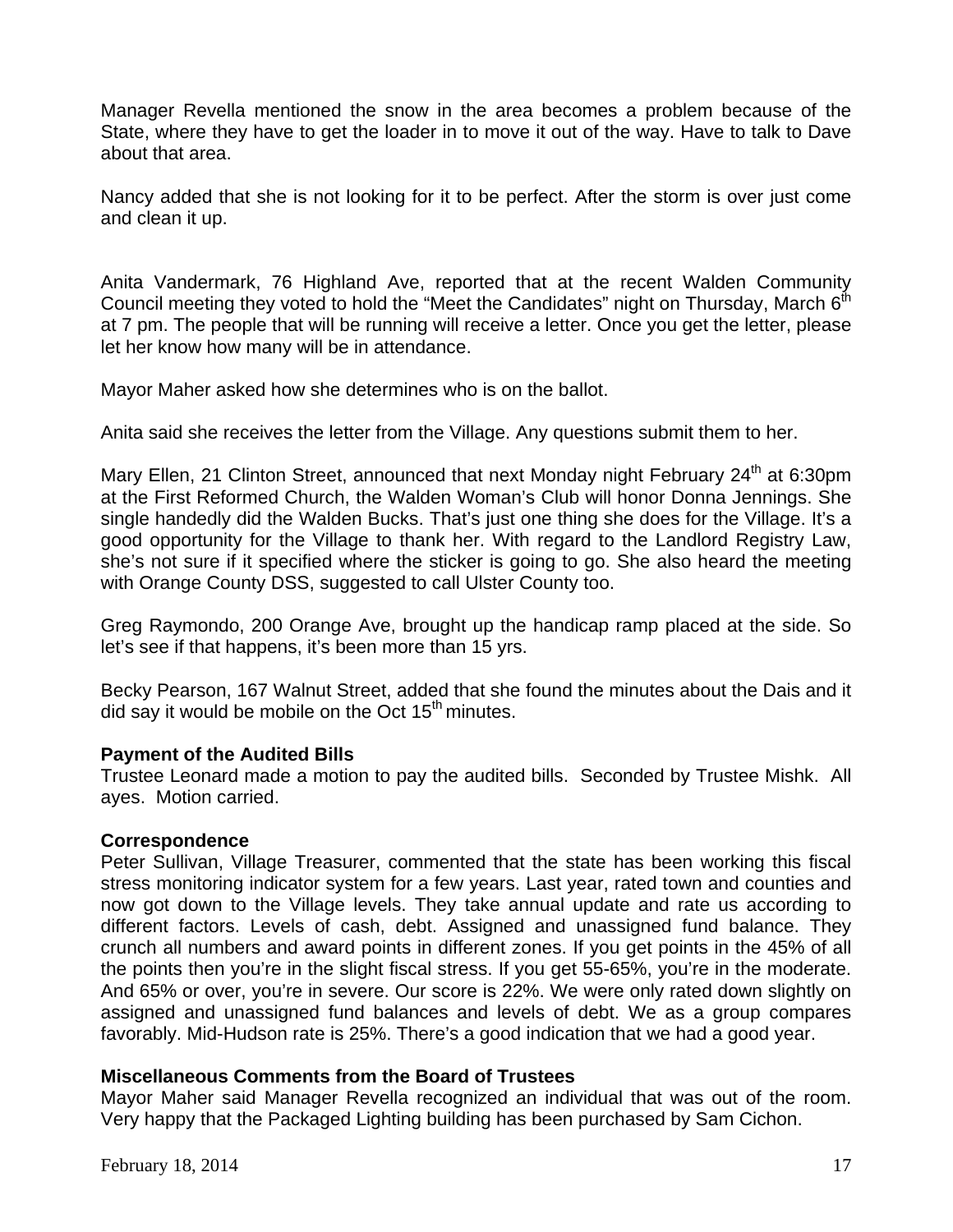Sam said he found the building by accident and fell in love with it. Hope to bring it back to full functioning. Anyone that has a great idea for a business, send them his way.

Trustee Leonard thanked Trustee Carley for contacting Dr. Hooley. Seemed very productive. First time he has heard from the top of the Board of Ed directly.

Deputy Mayor Rumbold said there was a little glitch in reporting for our state of emergency for snow, they recorded for one and it didn't take so when people called, they got the information from the old storm and not the new storm. They have fixed the issue. Chief apologized for that. PD received their new uniforms and they look nice. Officers are happy. They were paid for by a gift and were at no cost to taxpayers. Snow issues, people are starting to realize that people need to get their car off the streets. She understands the public's difficulties with the snow, but has to say that DPW has endeavored to do a good job with the snow. Thanked the community for their patience. Doing a lot of clean up tomorrow.

Trustee Hoffman met with the Building Inspector today about what the building is going to look like. Not a lot of activity going on inside. 36 Gladstone has a police report and Dean wants to authorize possible boarding up of the property.

Attorney Donovan stated that will need a hearing.

Trustee Hoffman said the report said the door was open on an abandoned property.

Manager Revella said they have had a problem serving them. The property is under contract. We will keep trying.

Mayor Maher asked if they can notice tomorrow. We can have a special meeting.

Attorney Donovan said you need to go out and serve notice and schedule a hearing.

Mayor Maher said all they need is 4 members to do a quick motion.

Attorney Donovan stated will need to advertise the meeting.

Mayor Maher said that if it's important enough, we can do that.

Attorney Donovan stated that that's fine, he just wanted to make sure that we provide due process.

Trustee Bowen asked about the realtor.

Manager Revella didn't have any contact.

Mayor Maher will let them know about the special meeting.

Trustee Carley wanted to know of the follow up on fire horn.

February 18, 2014  $\frac{18}{200}$ Manager Revella said he is trying to set up a meeting but has not been able to because of the snow and because the Fire District is busy undergoing a State Audit.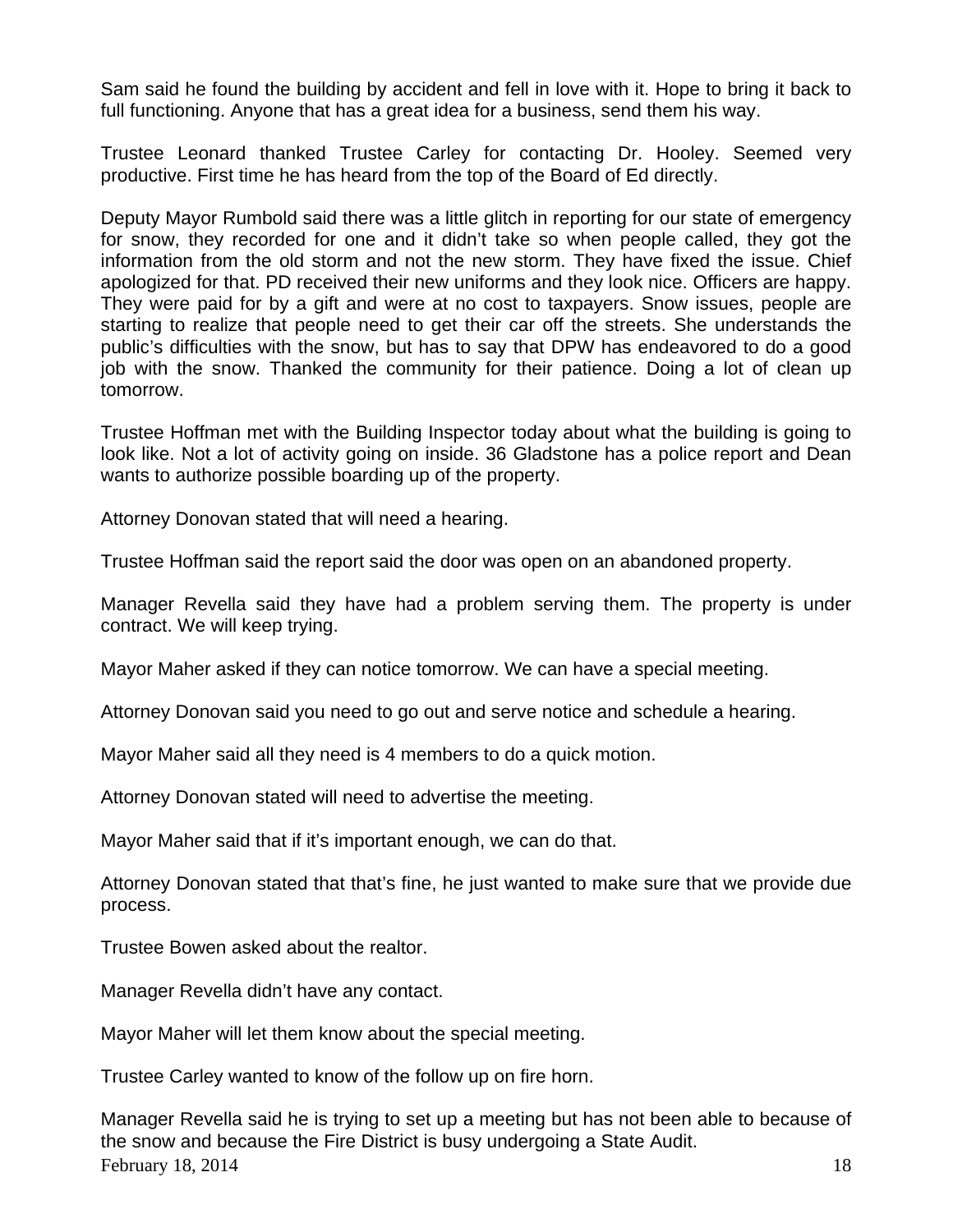Trustee Carley added in regards to the code red, the fingerprint machine, could we reach out this week?

Manager Revella said he will call tomorrow.

Trustee Mishk said this occurred twice at his house, the Town of Montgomery has hired a Part Time employee to assist the assessor, but he is doing his own inspections around the Village. He drove on his property twice and peered through his windows. Property that is being renovated and he has a vacant, open permit, he went to do an inspection and drove right on the lawn, and side swiped garbage cans. He would like the Village to address it. Don't need someone going around checking on what's going on.

Mayor Maher asked if he has legal precedent to do that.

Attorney Donovan said that they get noticed. Once a certificate of occupancy is issued, that gets sent to the assessors, the assessor goes out and looks at it, it goes on the property card. They are generally allowed if given access to give an inspection. But it's generally not done until after the c.o. is issued.

Mayor Maher asked if Manager Revella can call to the assessor's office.

Manager Revella answered yes.

### **Executive Session – Potential Litigation, Village Manager 105 F and Personnel of a particular person.**

Deputy Mayor Rumbold moved to go into Executive Session to discuss Potential Litigation, Village Manager 105 F and Personnel of a particular person. Seconded by Trustee Carley. All ayes. Motion carried.

### **Reconvene**

Trustee Mishk moved to reconvene the regular meeting. Seconded by Deputy Mayor Rumbold. All ayes. Motion carried.

### **Adjournment**

Trustee Mishk moved to adjourn. Seconded by Trustee Hoffman. All ayes. Meeting adjourned.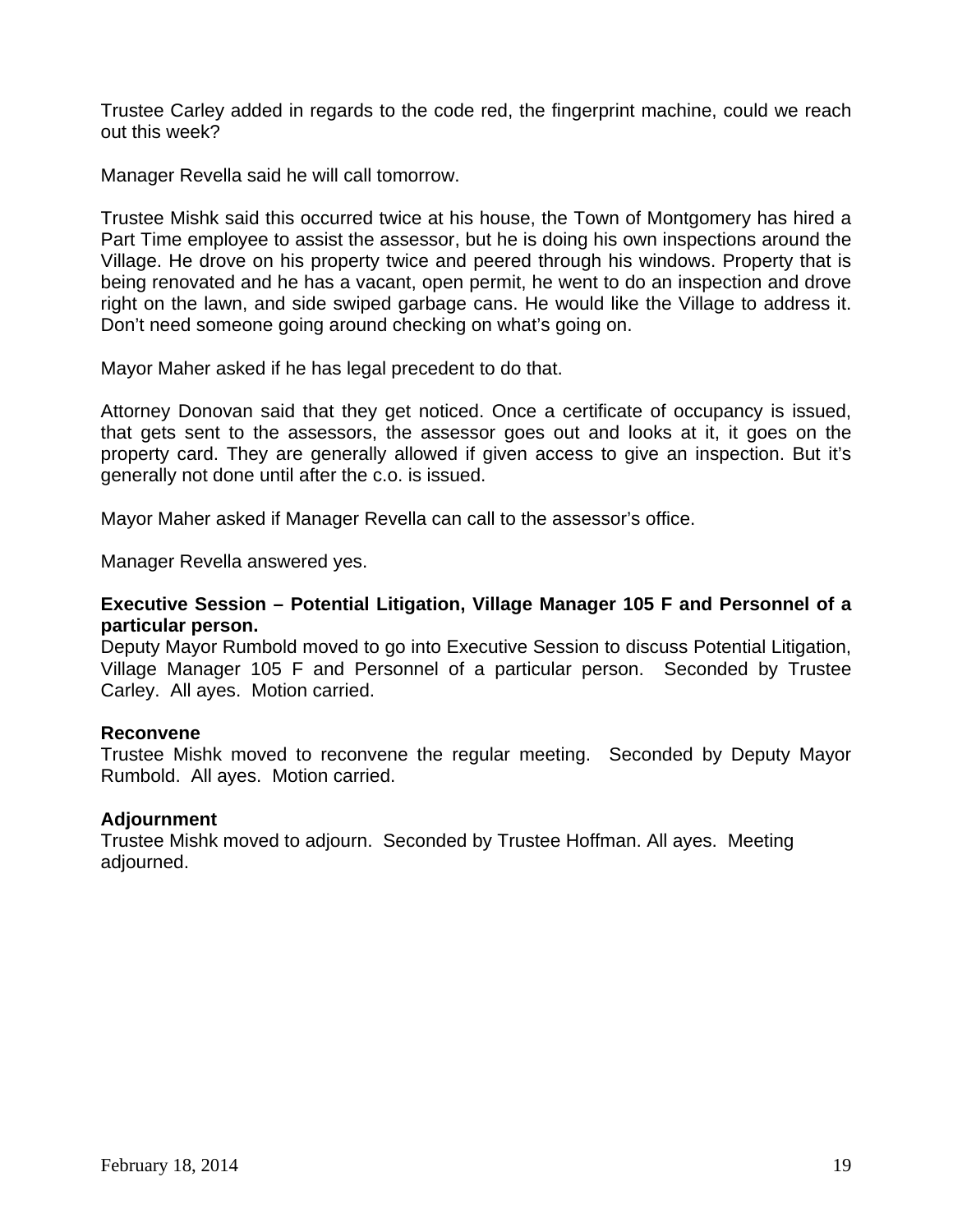# **Village of Walden Board of Trustees Regular Meeting February 18, 2014 Motions & Resolutions**

### **Hearing – 5 Hiddenview Drive**

Trustee Hoffman made a motion to continue the hearing on 5 Hiddenview Drive until March 4, 2014 at 6:30pm or as soon thereafter as could be heard. Seconded by Trustee Bowen. All ayes. Motion carried

### **RFP Addendum for Dais**

Trustee Hoffman made a motion for an addendum to the RFP for the Dais. Seconded by Deputy Mayor Rumbold. All ayes. Motion carried.

## **Approval of the January 21, 2014 Minutes**

Deputy Mayor Rumbold made a motion to approve the January 21, 2014 minutes. Seconded by Trustee Bowen. All ayes. Minutes approved.

## **Approval of the February 4, 2014 Minutes**

Deputy Mayor Rumbold made a motion to approve the February 4, 2014 minutes. Seconded by Trustee Bowen. All ayes. Minutes approved.

## **Knights of Columbus Car Show**

Trustee Bowen made a motion to approve closing off the square for the Knights of Columbus Car Show to be held on July 12, 2014 with a rain date of July 19, 2014. Seconded by Trustee Leonard. 5 ayes. 2 abstentions (Mayor Maher and Trustee Mishk). Motion carried.

### **Set Public Hearing – LL#3 of 2014 Landlord Registry**

Deputy Mayor Rumbold made a motion to set a public hearing for Local Law #3 of 2014 -Landlord Registry for Tuesday, March 4, 2014 at 6:30pm or as soon thereafter as could be heard. Seconded by Trustee Mishk. All ayes. Motion carried.

### **Accept Bid for Skid Steer**

Trustee Hoffman made a motion to accept bid for New Holland Skid Steer Front End Loader from Larry DeGroadt in the amount of \$2200. Seconded by Trustee Bowen. 6 ayes. 1 abstention (Deputy Mayor Rumbold). Motion carried.

# **Walden American Legion Request**

Trustee Mishk made a motion to approve the request from the Walden American Legion to have a Memorial Day Parade on Monday, May 26, 2014 which would close West Main Street from Veterans Memorial Bridge up to Walnut Street as well as close Municipal Square beginning at 8:30am and would include a stage being set up in Municipal Square. Seconded by Trustee Bowen. All ayes. Motion carried.

### **Payment of the Audited Bills**

Trustee Leonard made a motion to pay the audited bills. Seconded by Trustee Mishk. All ayes. Motion carried.